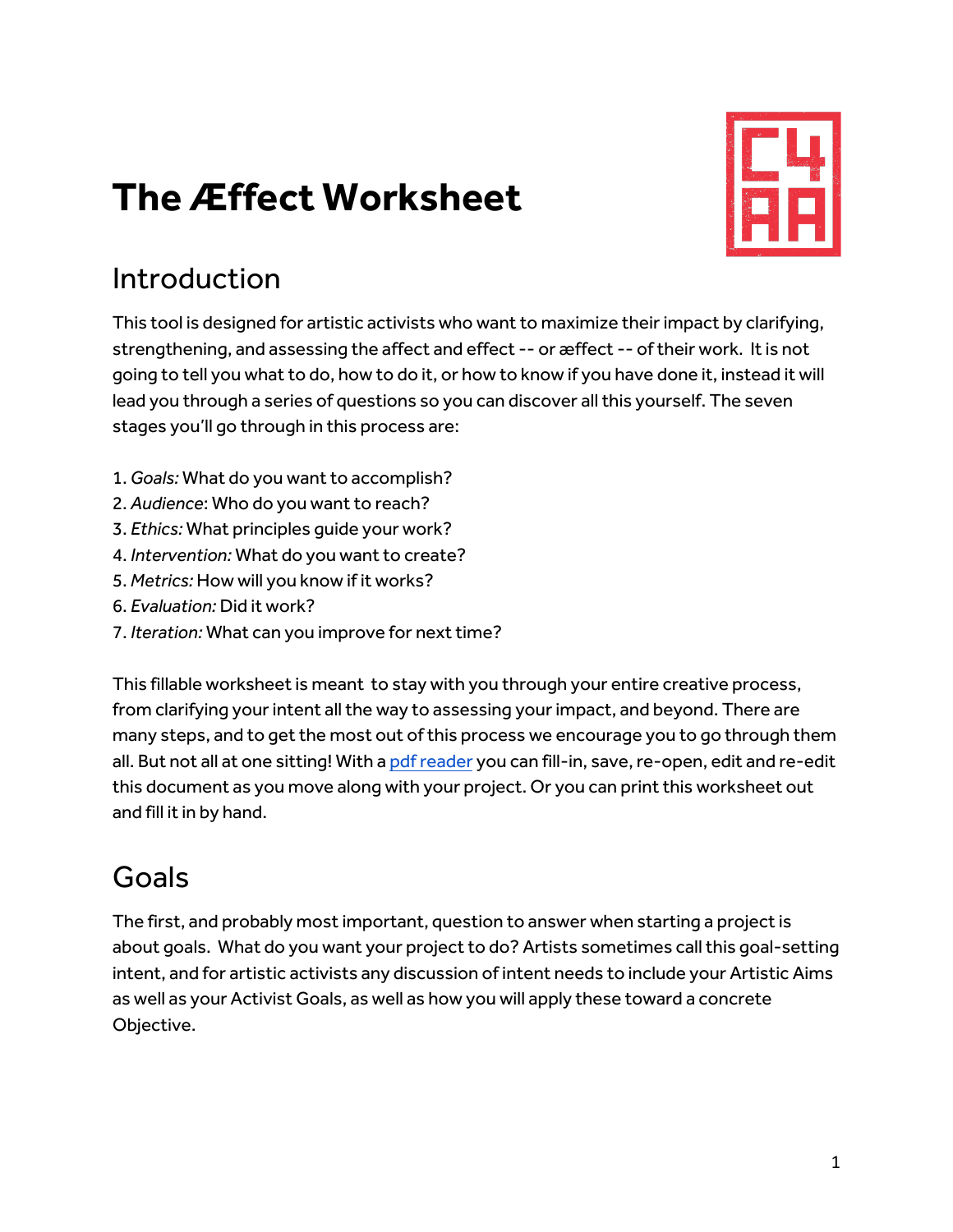### Artistic Aims

Your artistic aim is the *affect* you want to generate. Maybe you want to create an experience that generates a feeling of clarity...or questioning. Perhaps you want your project to foster a sense of community...or alienation. Or, possibly, you want to create an "aha" moment, drawing attention to things that usually go unnoticed in public spaces. Or encourage a sense of empowerment: a feeling that people have the power to change the world. This is not the time or place to plan out your intervention—you'll do that later. Right now just reflect on the affective impact you want your project to have.

What is your artistic aim?

### Activist Goals

Now it's time to turn to your activist goal. This is what sort of social change you want to make in the world: the *effect* you desire. Allow yourself to be ambitious. Later, you'll make your activist goal into more do-able *objectives*. Now is the time to Dream Big. Solve climate change. Abolish prisons. End war.

What is your activist goal?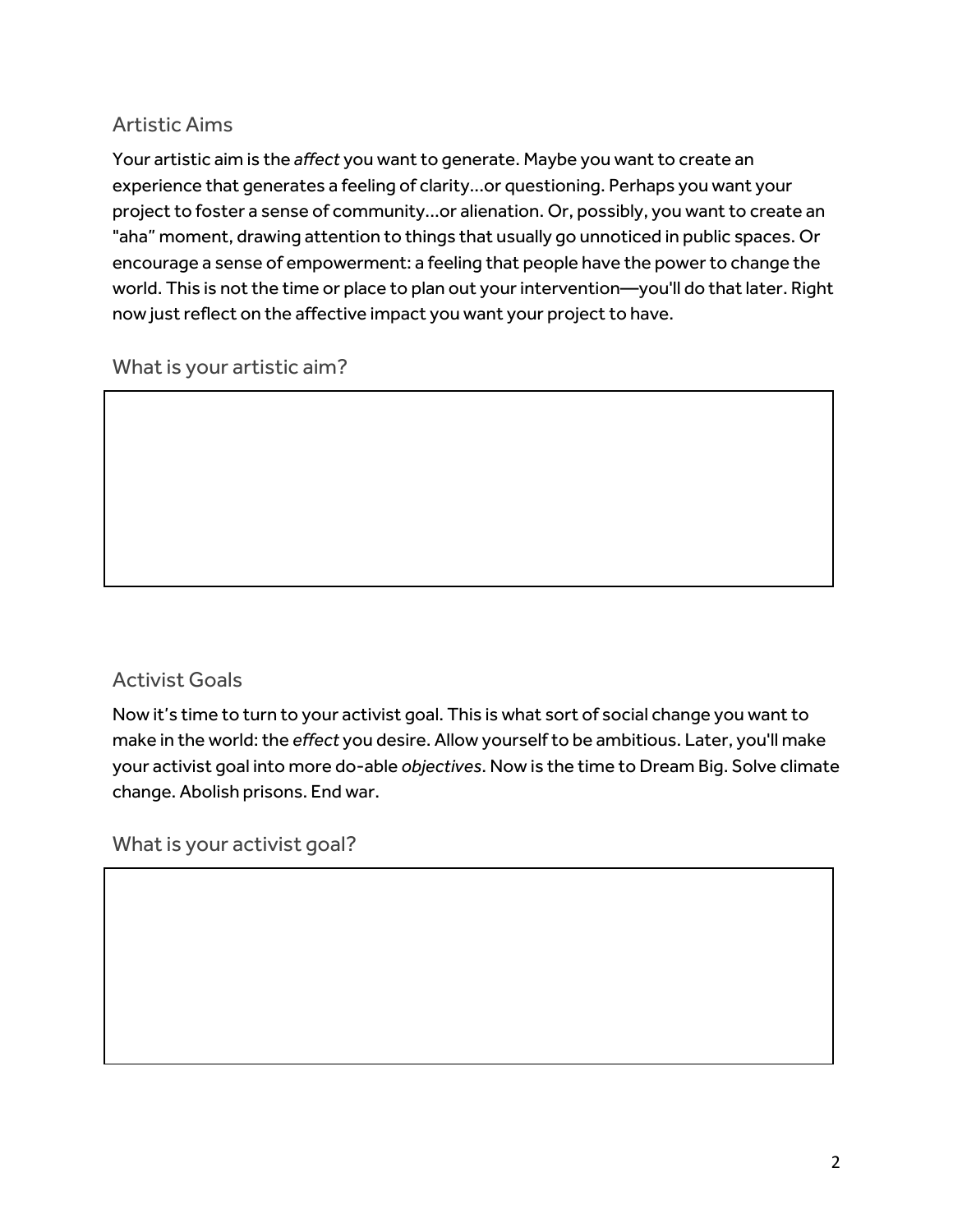### **Objectives**

With your intent in mind, it's time to get a bit more specific and start thinking about translating your activist goal into concrete *objectives*. Whereas goals are big and bold and sometimes unrealistic, objectives are demonstrable, measurable milestones that let you know if you are making progress and moving in the right direction. Solving climate change is a goal; passing a local law prohibiting the use of disposable garbage bags is an *objective.*  There will be multiple objectives along the way to reach any goal, but for now you need just one.

What is the objective of your project?

### SMART Objectives

We are going to get a bit wonky here and talk about S.M.A.R.T. objectives. The concept comes from the business world, but it can be really useful for making more æffective artistic activism. S.M.A.R.T. objectives are:

*Specific:* They identify a particular thing you want to do, change, or impact. *Measurable:* They include something that can be evaluated to determine whether you've accomplished, or made progress toward, what you set out to do. *Achievable:* They need to be something you can realistically hope to attain. *Relevant:* They need to be in alignment with your overall goal. *Timed:* They need to have a deadline.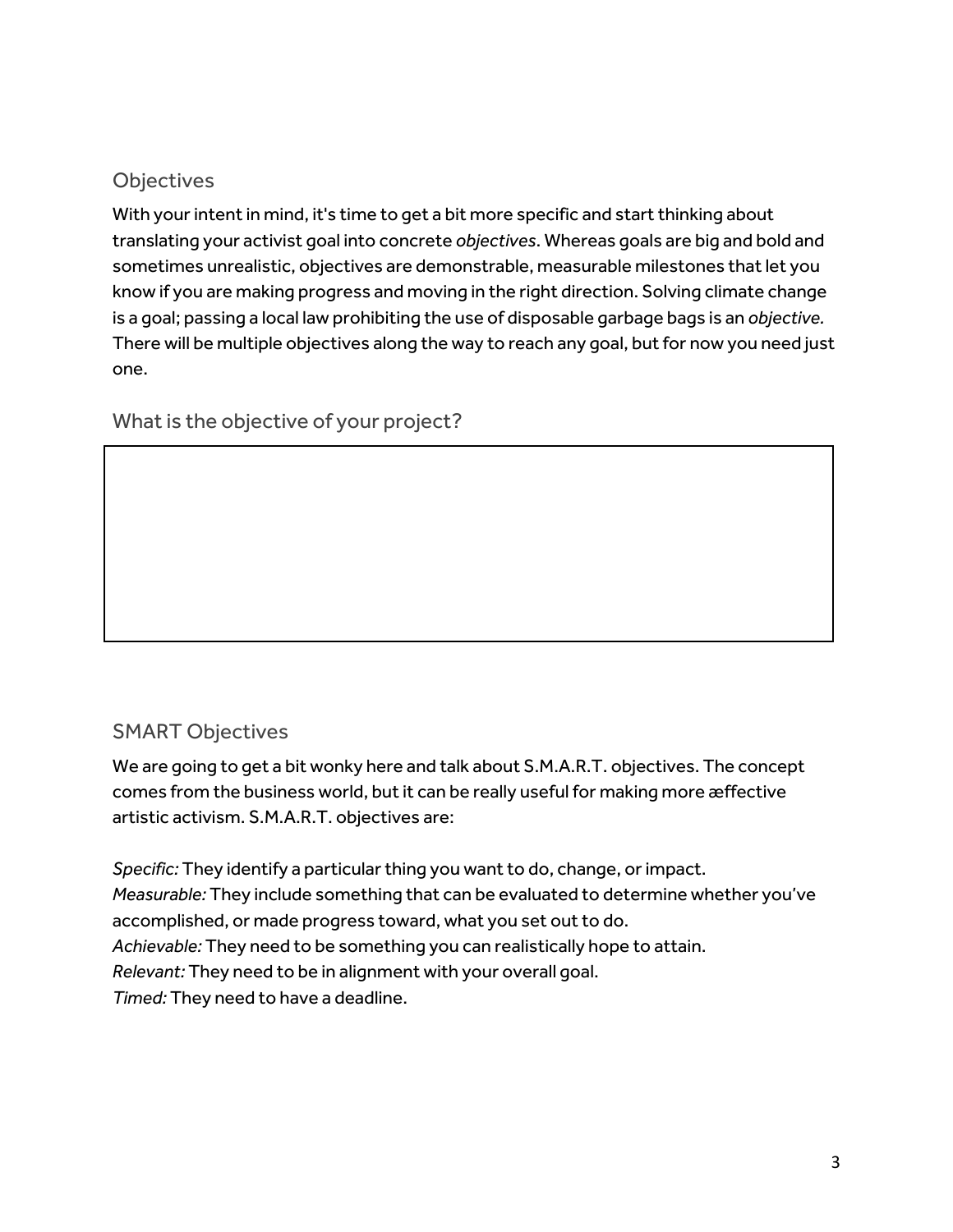Look back at your objective and see if there are ways that you can make it SMARTer.

How is your objective Specific?

How is your objective Measurable?

How is your objective Achievable?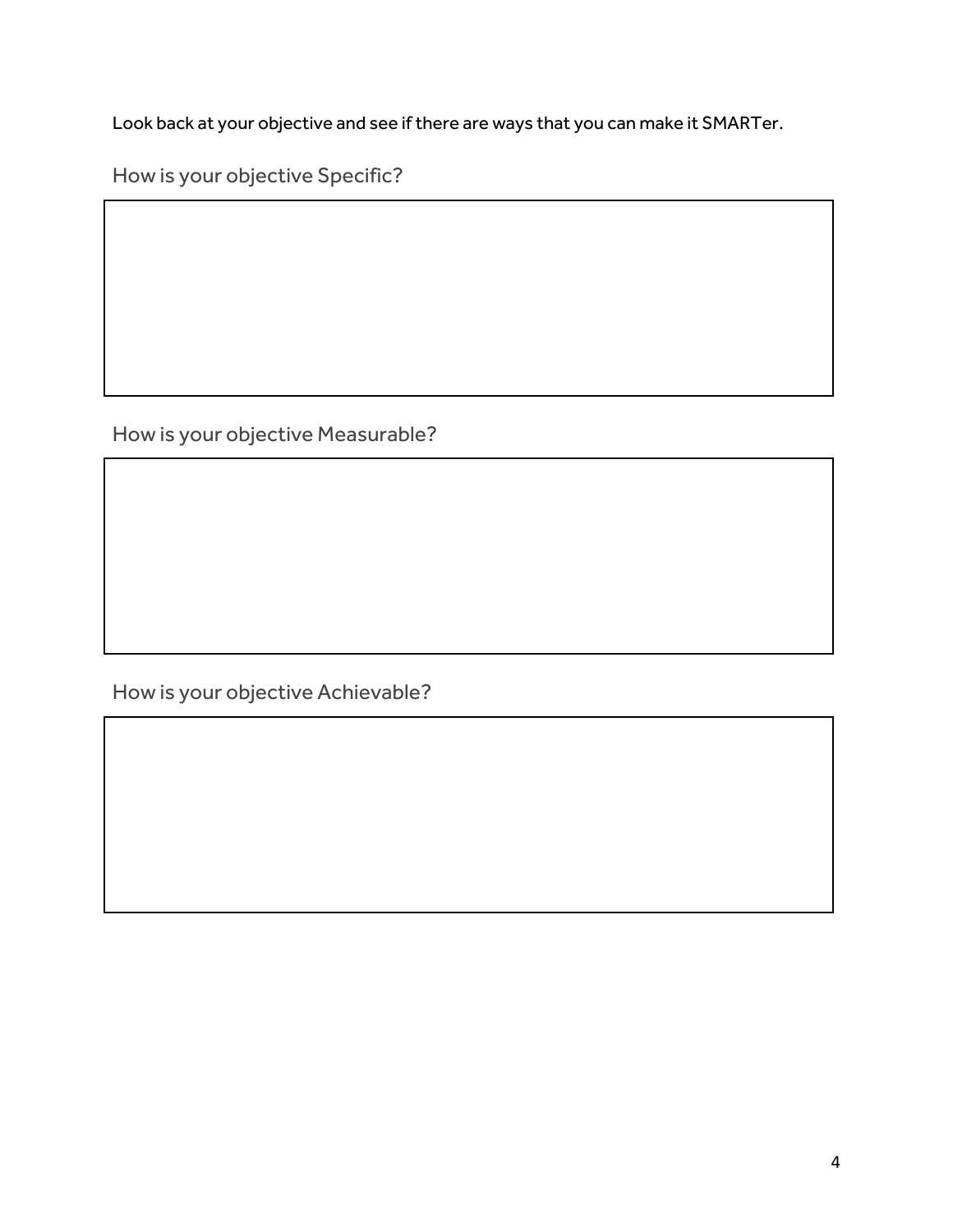How is your objective Relevant?

How is your objective Timed?

At this point you can go back and revise your objective above to reflect what you've just discovered here. Then on to...

### Audience

Once you have an idea about what you want your project to do, you need to think about who you want your project to reach. Audience is particularly important in artistic activism because social change happens when people are moved to change, and your project can help move them. Every audience has signs, symbols, and stories that resonate particularly with them. Identifying your audience and understanding their culture means a better likelihood of æffecting them. This is easier with a clearly defined audience. We'll start by exploring who has the power to realize your objective.

### Power Map

When planning campaigns for social change, activists often do something called power mapping. The basics are simple: you map out *who* has the power to realize your objective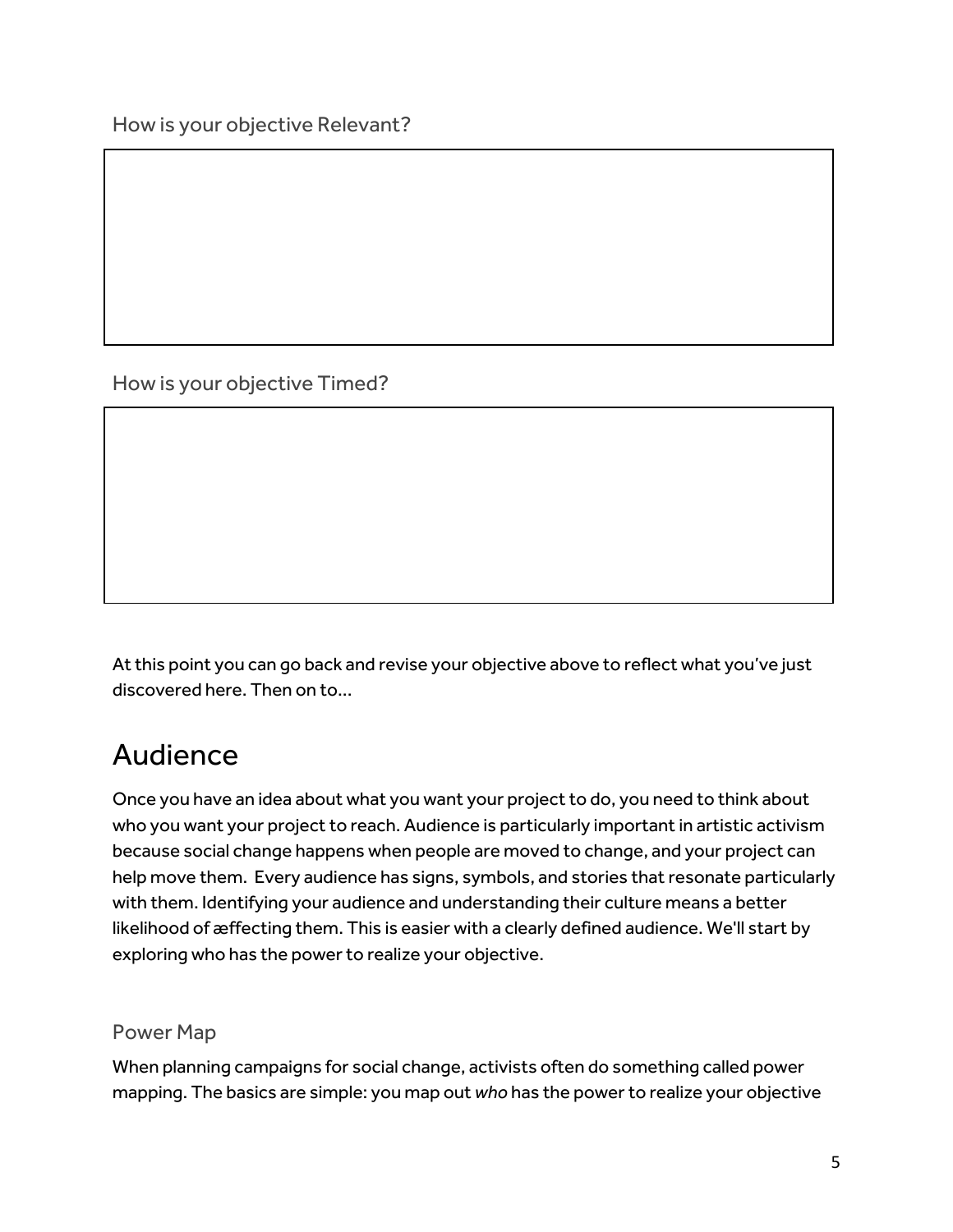so you can direct your project toward them. If your objective is to get a community creatively involved in your project, then the people who have the power to do this are those people themselves. If your aim is to publicize a problem, then those who have the most power to do this might be news reporters or bloggers or even popular sports figures or musicians. If you want to get a law passed, then who has the power to do that? Probably politicians. But it can get tricky too. While politicians pass laws, the people with power over politicians are voters (or rich donors). Similarly, while the news media can spread your message, often these media are beholden to advertisers. And communities often follow the advice and example of leaders in that community. This is why it is important to map out all those who have power to create the change you want, as well as those who have power over them. By doing this you can determine who is the most impactful audience to target with your project.

Who has the power to realize your objective? And why?

### Primary Audience

Now that you've identified who has the power to realize your objective, the question of who is your most important, or primary, audience should be easier.

Who is your primary audience?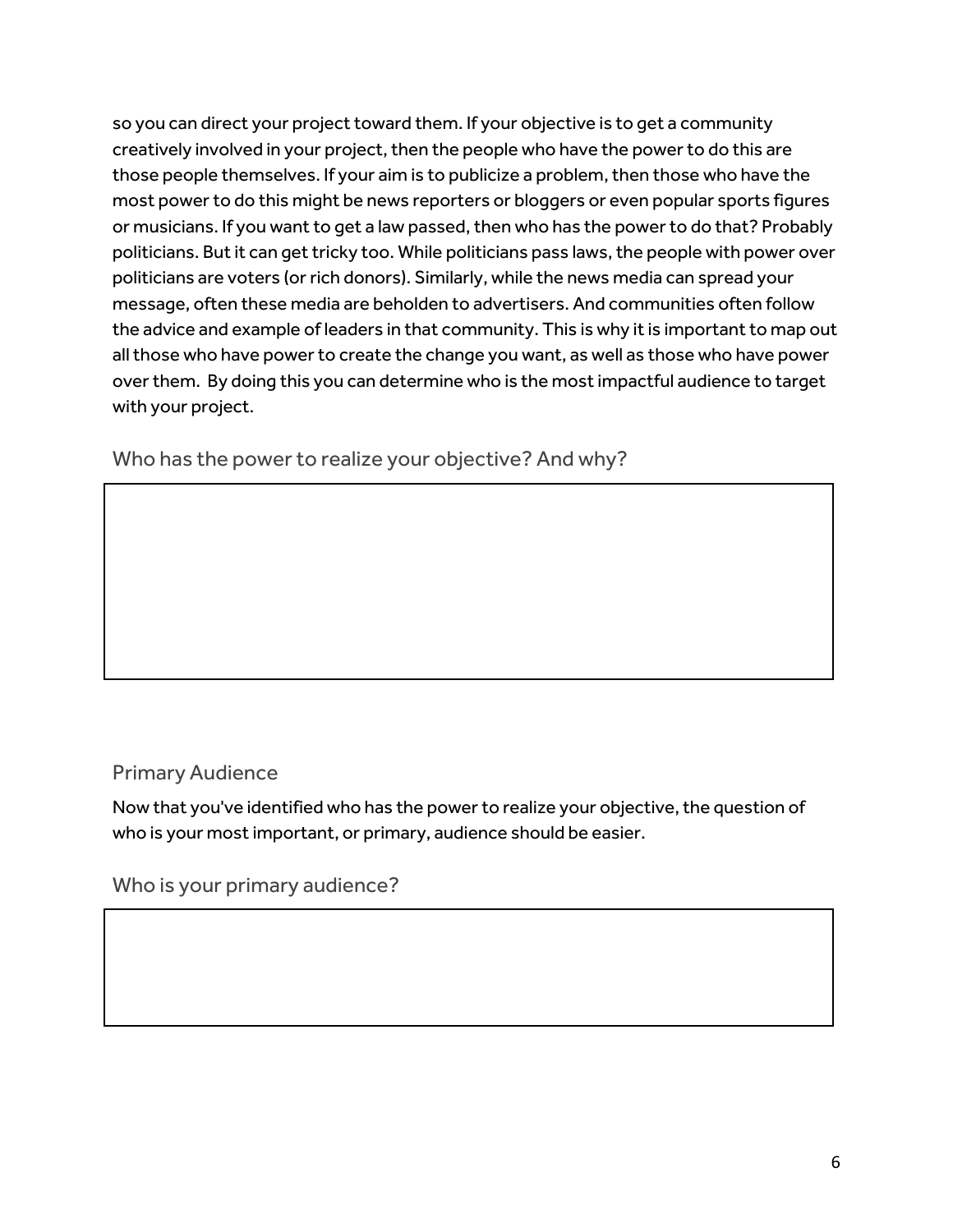Why do you want to reach this audience?

The next step combines who your audience is with impact. A good way to think this through is to imagine what you want your audience to *Think*, *Feel,* and *Do* when they experience your artistic activist intervention. You can't control these things, of course, and people have minds, hearts, and bodies of their own, but reflecting upon these questions helps you clarify your intent and makes for a stronger project.

What do you want your Primary audience to THINK?

What do you want your Primary audience to FEEL?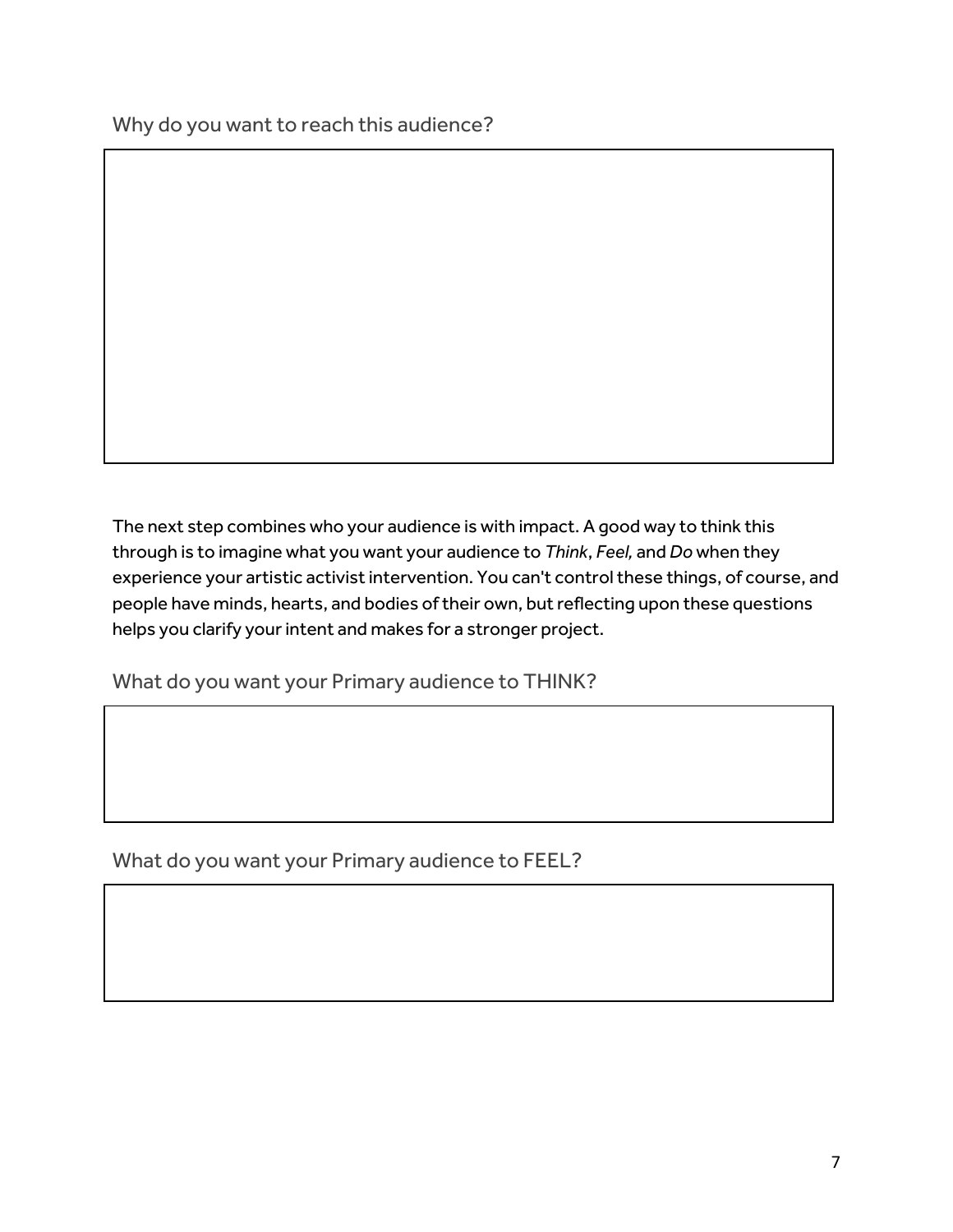Your primary audience is the most important audience for your project. It might be politicians, passersby, participants...or even yourself. But unless you are completely isolated in your garret other audiences will come into contact with your project, so it's good to consider secondary and unintended audiences as well.

### Secondary Audience

A Secondary audience is not the most important audience you want to attract and move, but it is one that you would still like to reach—or at least not alienate. The media or police sometimes fall into this category. These are not people who can directly help you realize your objectives, but they might help or hurt your chances of success. If you have more than one audience in mind, feel free to list a few.

Who is your Secondary audience?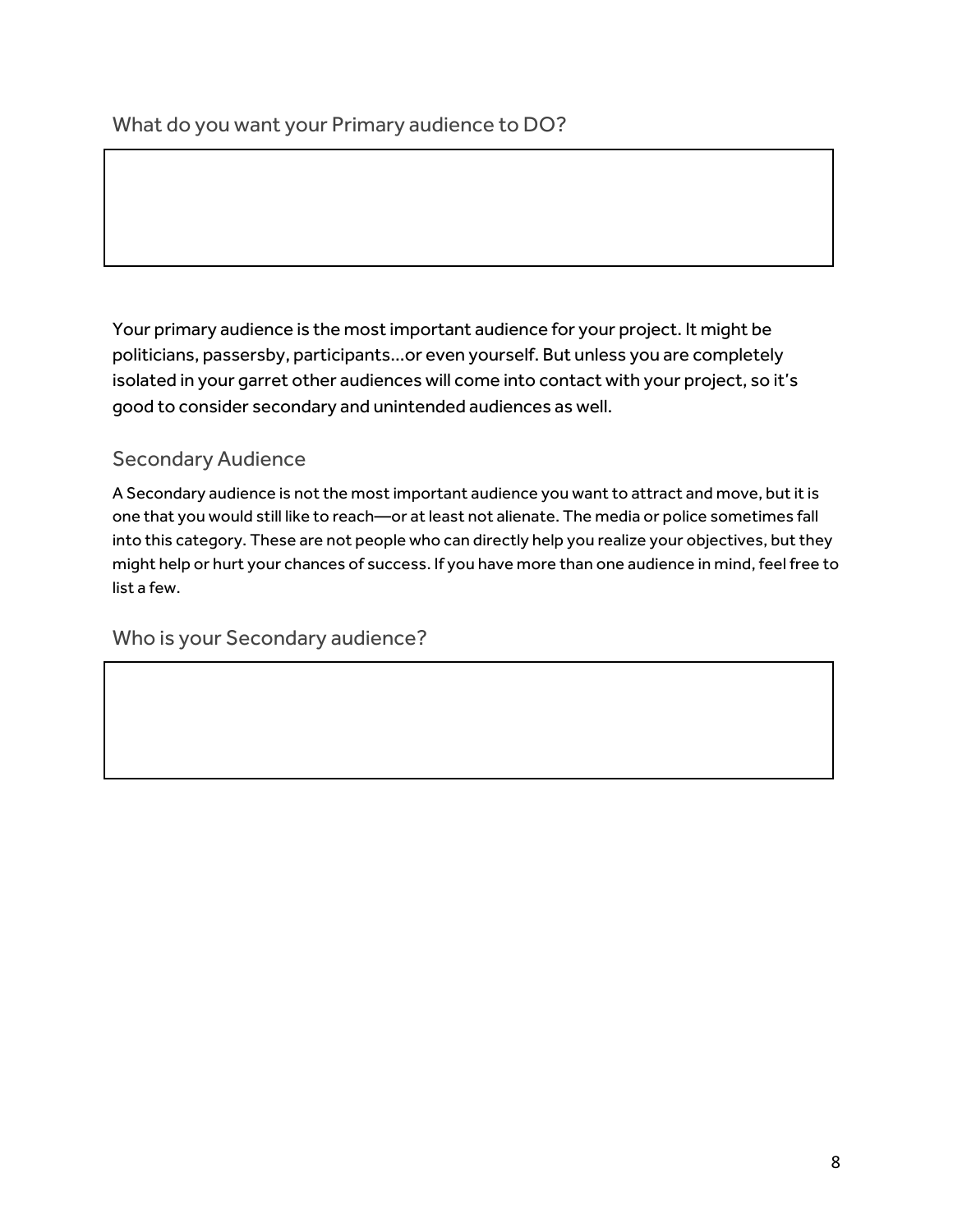Why do you want to reach this audience?

Reflect upon what you want your Secondary audience to Think, Feel, and Do. If you have a few audiences in mind, that's OK, you can repeat the prompt for each one.

What do you want your Secondary audience to THINK?

What do you want your Secondary audience to FEEL?

What do you want your Secondary audience to DO?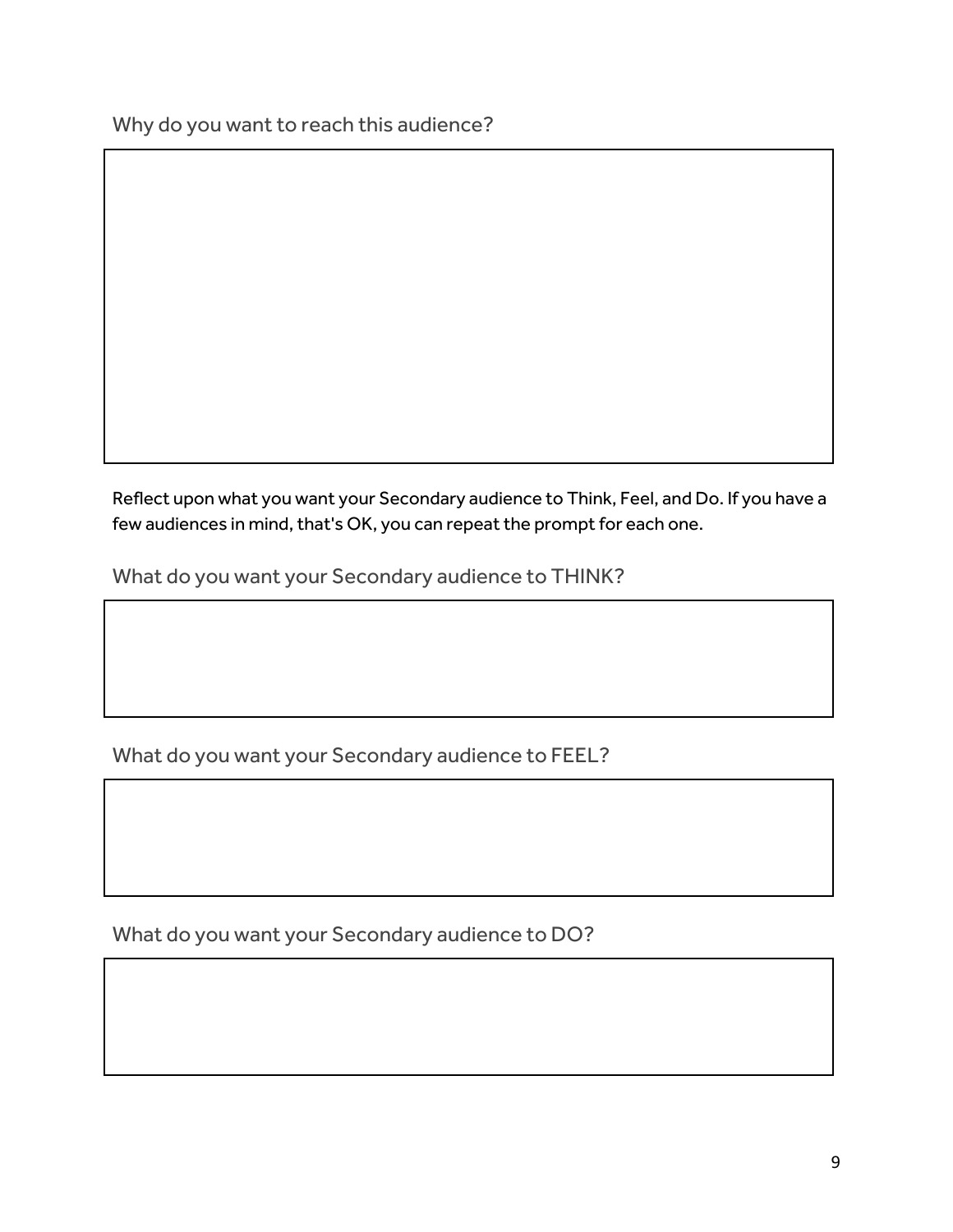### Unintended Audience

The final group to consider is your unintended audience. This is a hard audience to plan for because it is, well, unintended. Because interventions are often carried out in public you can't always control who comes into contact with your work. People can have all sorts of reactions—both positive and negative—that you haven't imagined. For example, a project aimed at mobilizing neighbors to pick up garbage in an abandoned lot to transform it into a community garden might seem pretty straight forward. But to sanitation workers whose job it is to clear public spaces, or homeless people living in the lot, your project might seem like a threat. So, it's worth considering who you *might* reach and how you might want them to react...or not react.

Who might be an unintended audience or audiences?

Why do you need to consider this audience(s)?

And...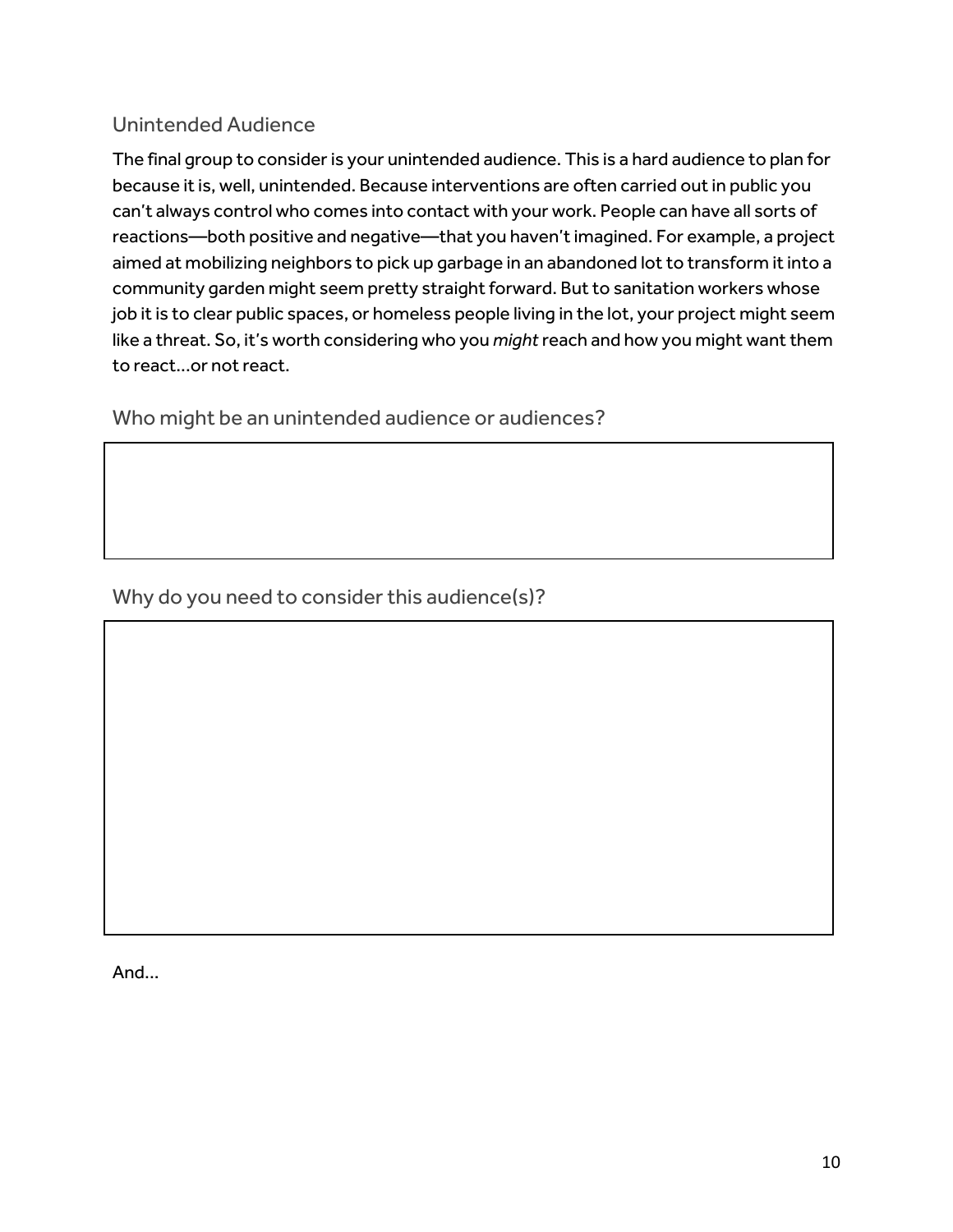What do you want your Unintended audience to THINK?

What do you want your Unintended audience to FEEL?

What do you want your Unintended audience to DO?

# **Fthics**

With goals and audience sorted out, it's time to think about the *ethics* of your project. Creativity is a powerful force. Most successful struggles for social justice have used artistic activism...but so too did the Nazi Party. Because artistic activism is not only about you, but engages with the wider world, you have a responsibility to think about the *ethics* of your practice. This is why it is important to develop an ethical code that guides your work.

How to do this? One way is to think about your ultimate *goal*, and imagine the qualities of the world you are working toward. Would your world be sustainable? Would that society reward kindness? Would people be truthful? If so, then start your list with: fostering sustainability, caring for others, and telling the truth.

Another way to clarify what you value is to reflect upon what you dislike about the world today. Humans are destroying the environment, people are encouraged to only look out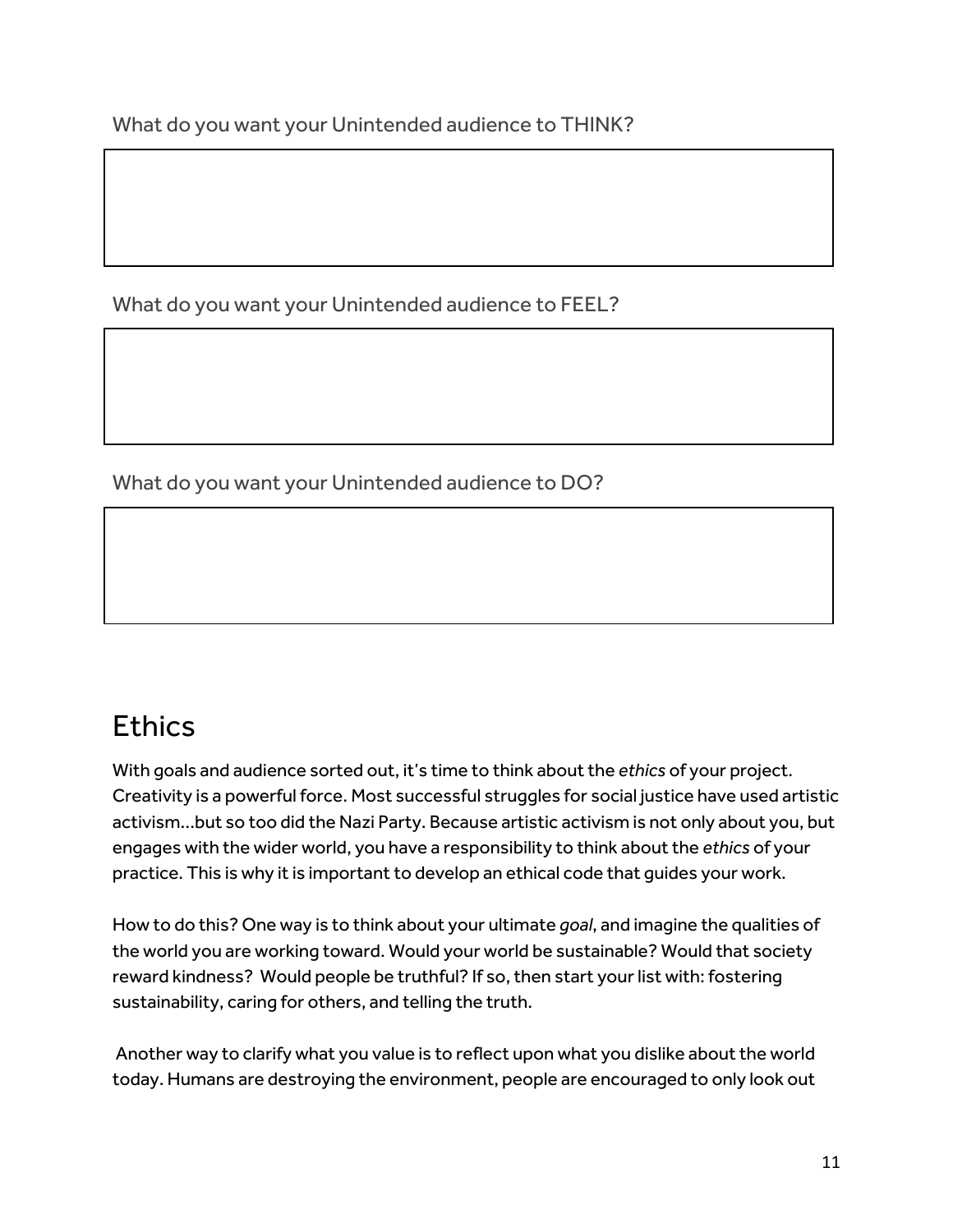only for themselves, and politicians lie. Flip these things on their head, turn negatives into positives, and you have the values of Sustainability, Kindness, and Truth.

What are the core values that make up your ethical code?

As you move from planning to the execution of your project think back frequently to your code of ethics, and ask yourself:

- Are my aims, goals, and objectives consistent with my ethical code?
- Are the values expressed by my project true to my ethical code?
- Was my project created according to my ethical code?
- Is the intended æffect of my project in line with my ethical code?

But right now, give some thought to how you will apply your ethics.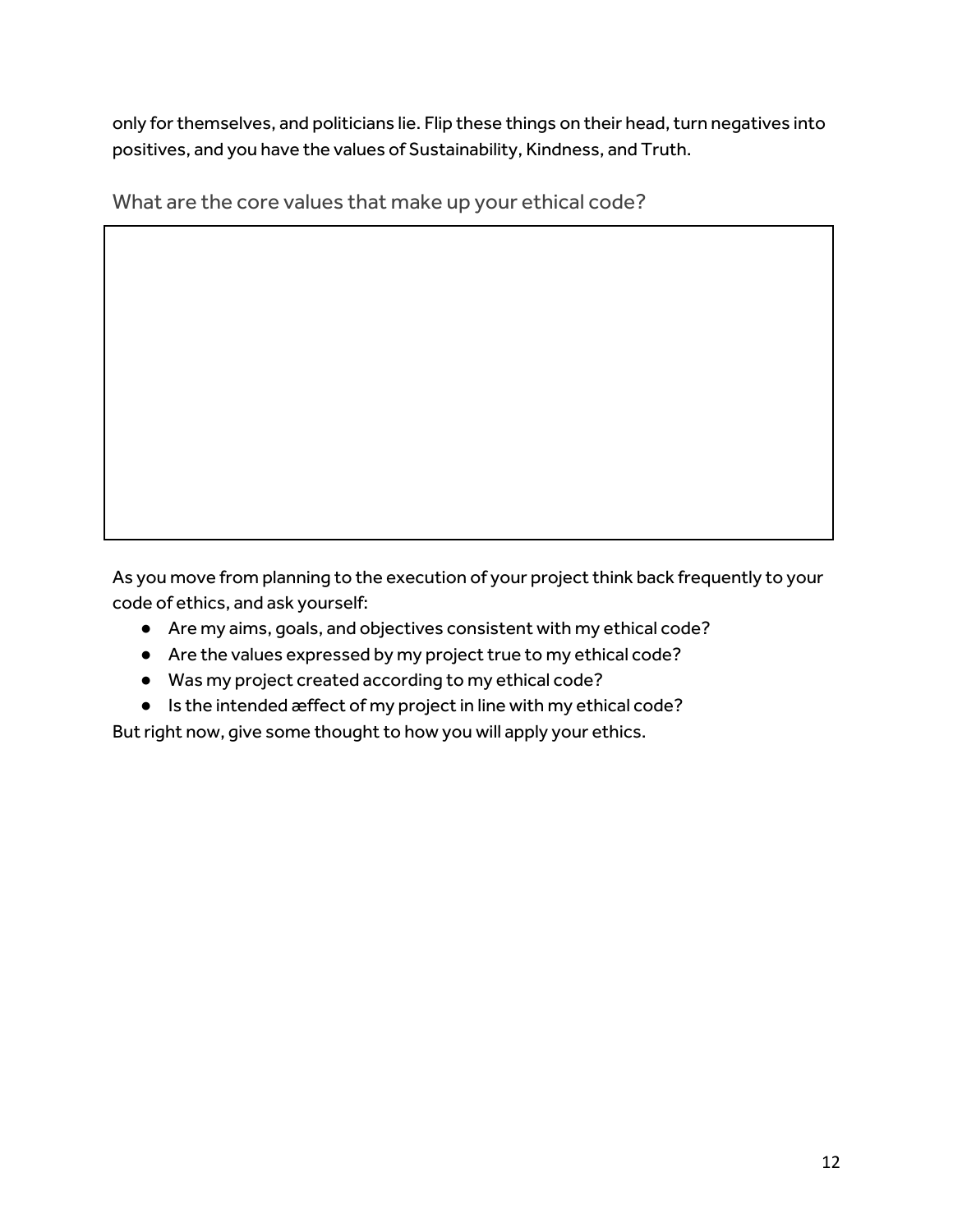How will you apply your ethical code to your project?

### Intervention

You have a better idea of the impact you want your project to have, who you want your audience to be, and the ethics of your practice. It's *finally* time to get down to the creative business of designing your artistic activist intervention: What do you want to create? Keep in mind all of the work you've done so far about intent, audience, and ethics. Let all this information support your creativity, but don't let it constrain you. This is just a preliminary sketch of what your project will be like. Don't try and get it perfect. You'll revise, and revise again, as you give it more thought and it moves from an idea to reality.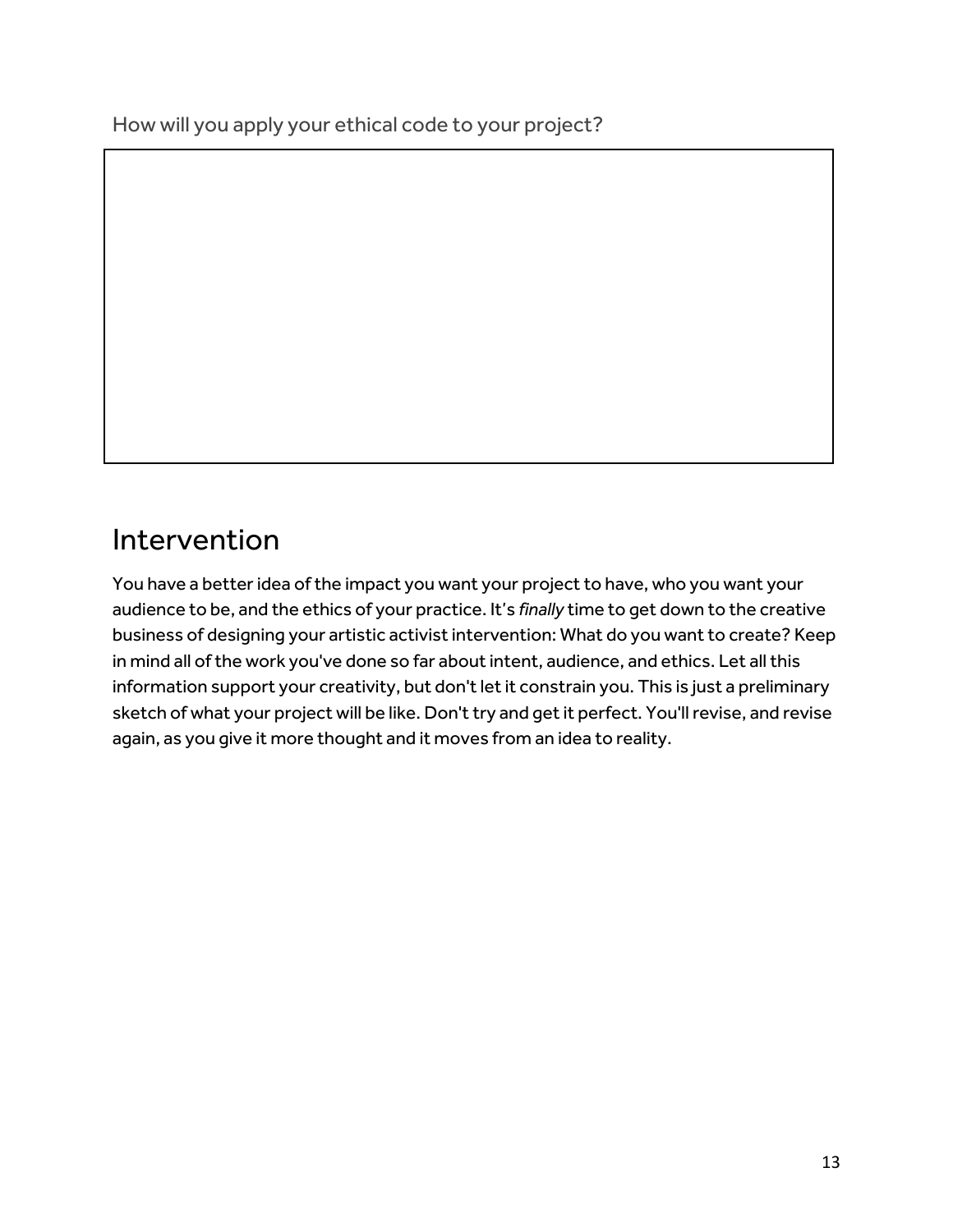What is your idea for an intervention?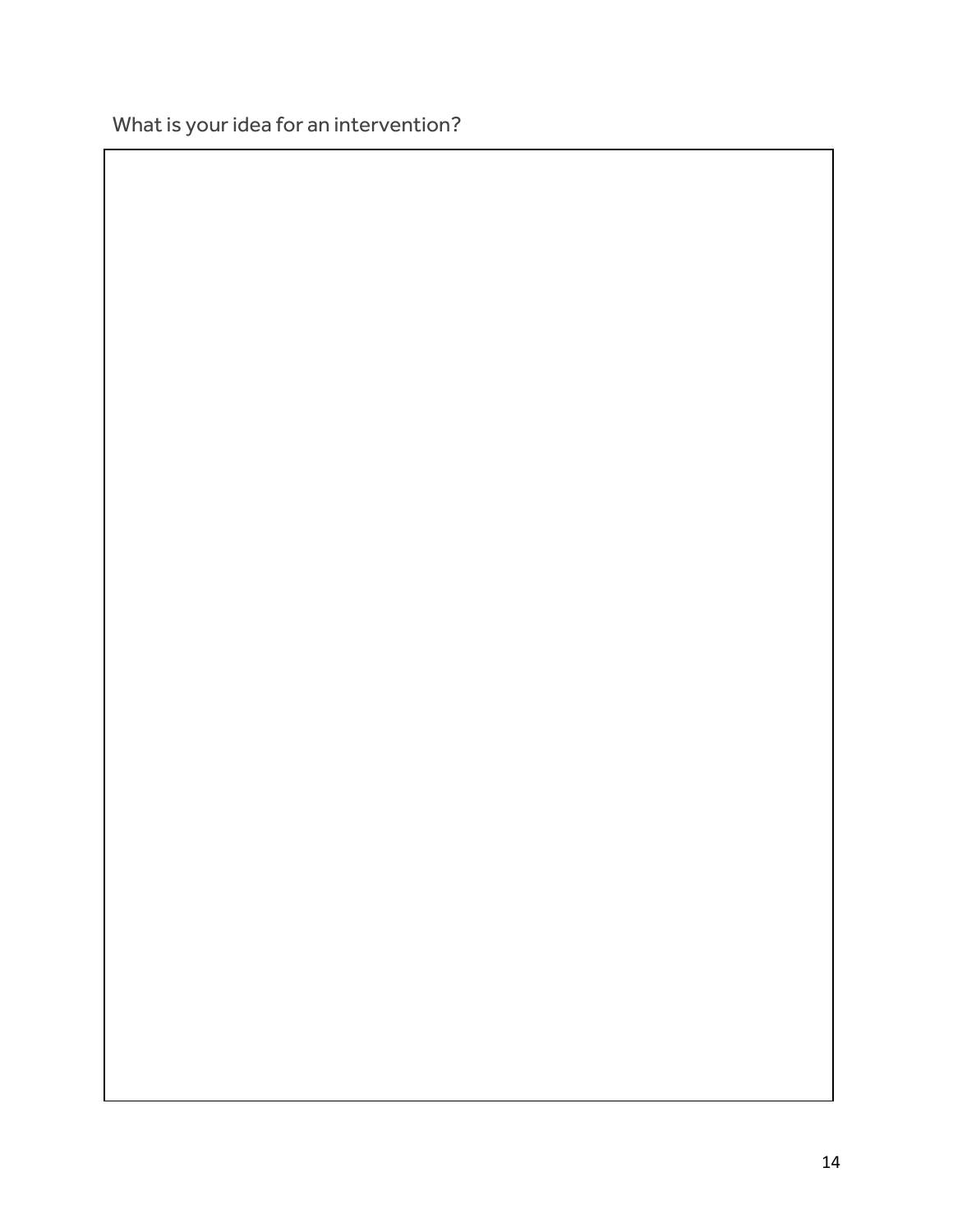### Intention Check-in

Now that you have a sketch of your intervention, you'll want to check it against what you originally wanted your project to do:

How will your intervention get you closer to your aims, goals, and objectives?

Having thought a bit about your intervention in light of your original intent, you might want to go back above and revise it.

### Audience Check-in

It's time to do the same check-in with your audiences, thinking about whether the intervention you are planning will reach the audiences you want in the ways you want it to. You may not have all the answers now. That's OK, but by asking these sorts of questions, even if you have to guess a bit with the answers, you get closer to creating work that can touch and move people.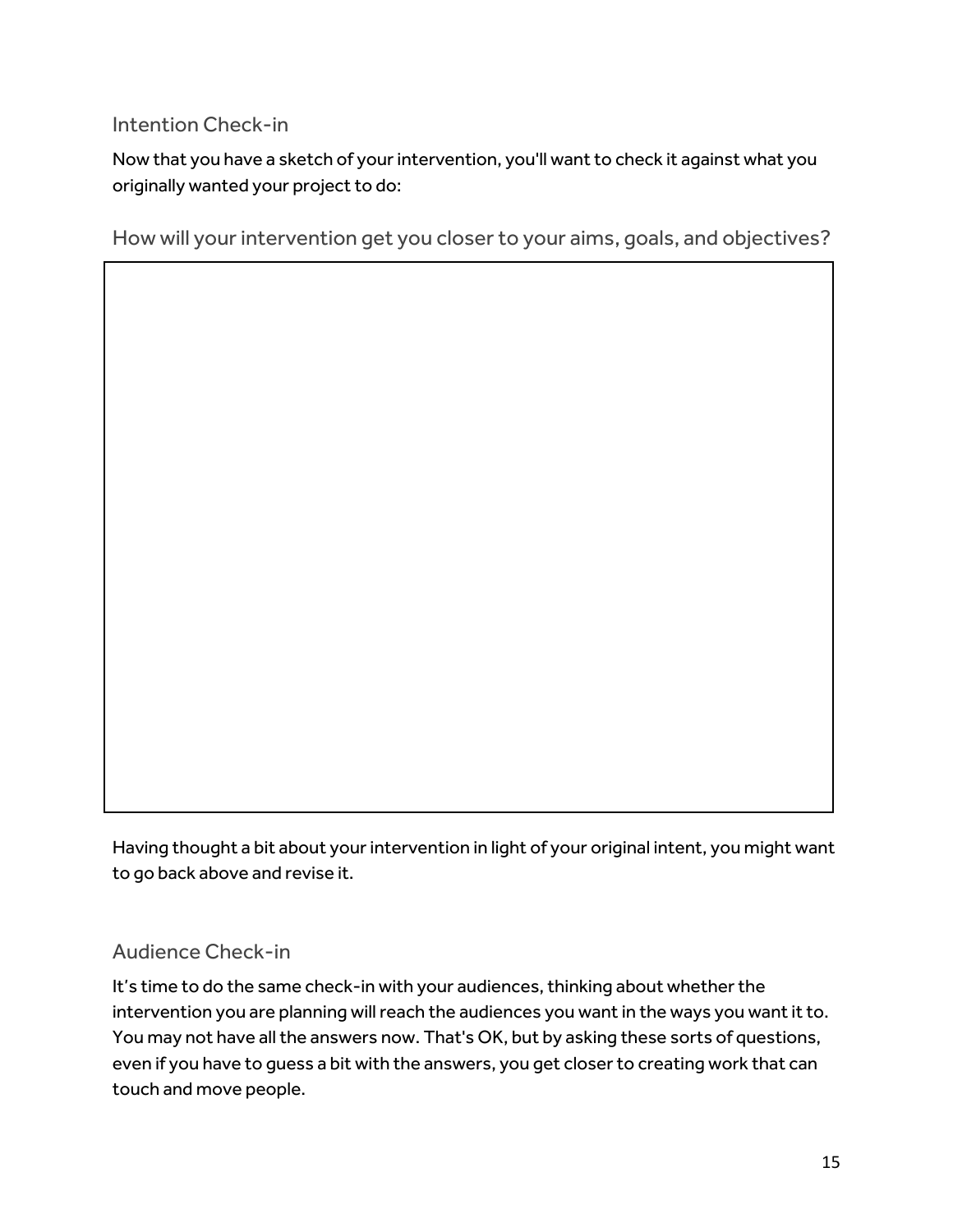How will your intervention address your audiences?

Having reflected upon your audiences, do you want to revise your intervention idea? If so, go back and do so.

### Ethical Check-In

The final check-in you need to do is with your ethics. Does your project conform to your ethical code? You'll need to reflect back upon your ethics often as you move from the planning to the execution and evaluation of your project. But now that you have an idea of what your intervention will look like, it's time for your first check-in: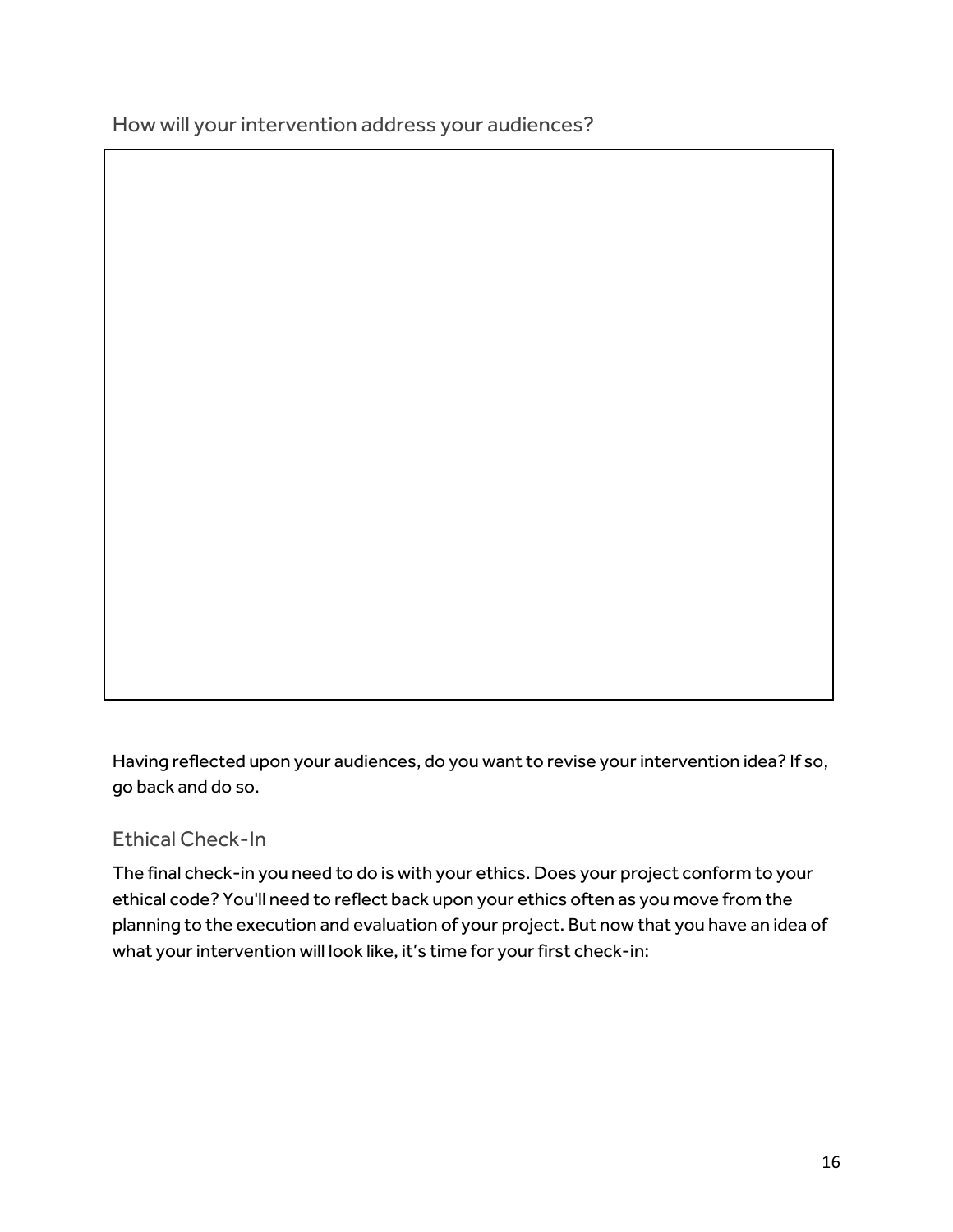How will your intervention meet your ethical code?

Having thought a bit more about ethics, do you want to revise your original intervention idea?

# **Metrics**

It is only now, after we've gained clarity about our goals and audiences and ethics, and come up with an intervention idea, that we can begin to directly address the question of: How will you know if it has worked? This is the moment to give some thought to how you might know if you have met your goals. Or, because goals are usually pretty big and ambitious, whether you are moving in the right direction. A good way to do this is to ask yourself this question: If everything goes amazingly well with my project, what will be the result? In other words: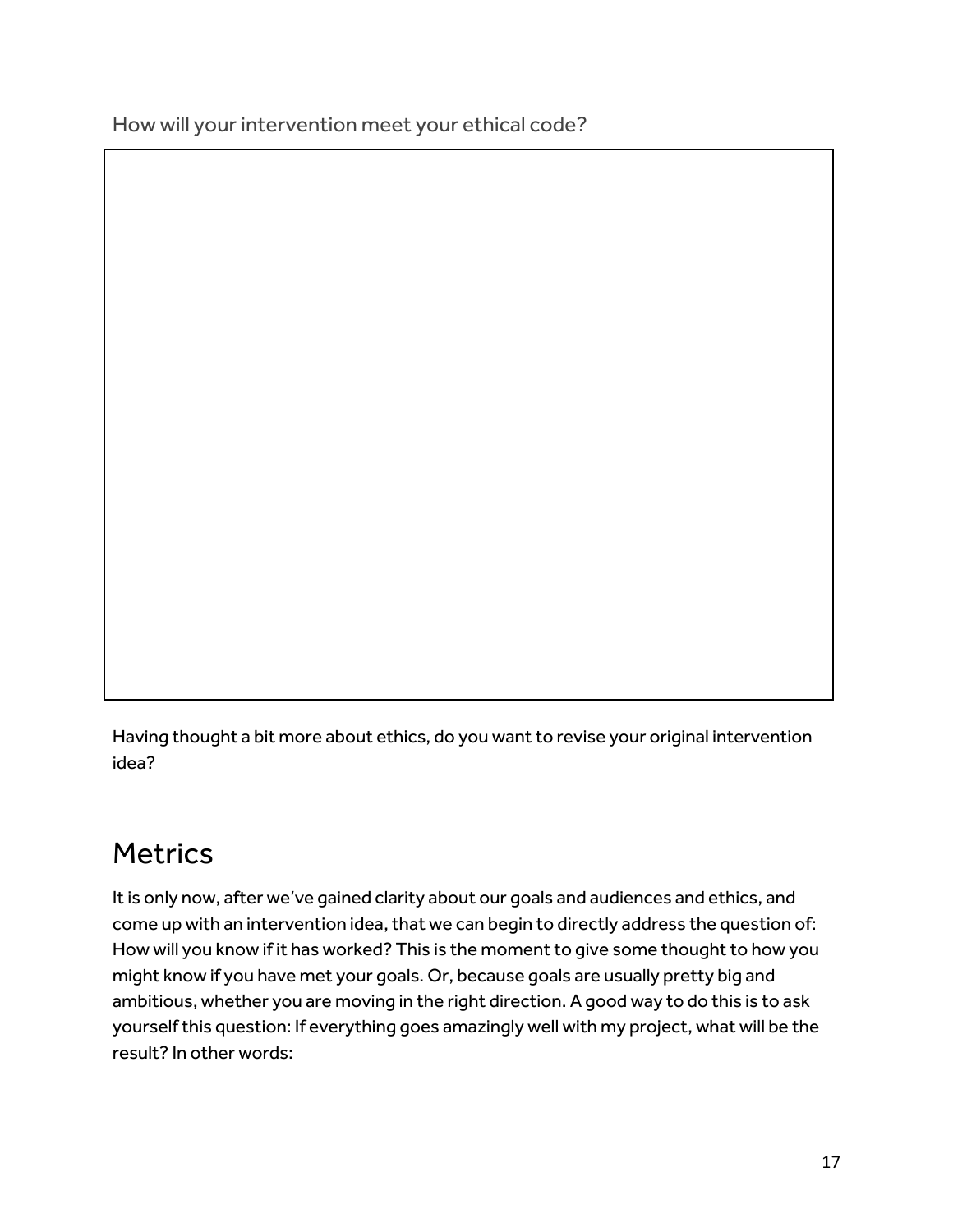How will you know if your project is a success?

### Evaluation Tools

But how, exactly, will you know this happened? To determine with any certainty that you've done what you set out to do, you need to observe yourintervention and people's interactions, you need to talk to people and ask them what they think, feel, and might do, and you need to keep an eye out for media mentions and look for changes in policies and power. In other words you need to come up with ways to measure the impact you want to have.

Social scientists have devised many ways to do this: Documentation, Observation, Interviews, Surveys, Focus Groups, Publicity Analysis, and so on. These are traditional evaluation tools, but you needn't be limited to them. Use your creativity to devise your own tools, and perhaps even build them into your intervention. Artistic activists have created Comment Walls so their audience can write out their thoughts and feelings. Others have concluded their interventions with Speak-Out Sessions to solicit feedback,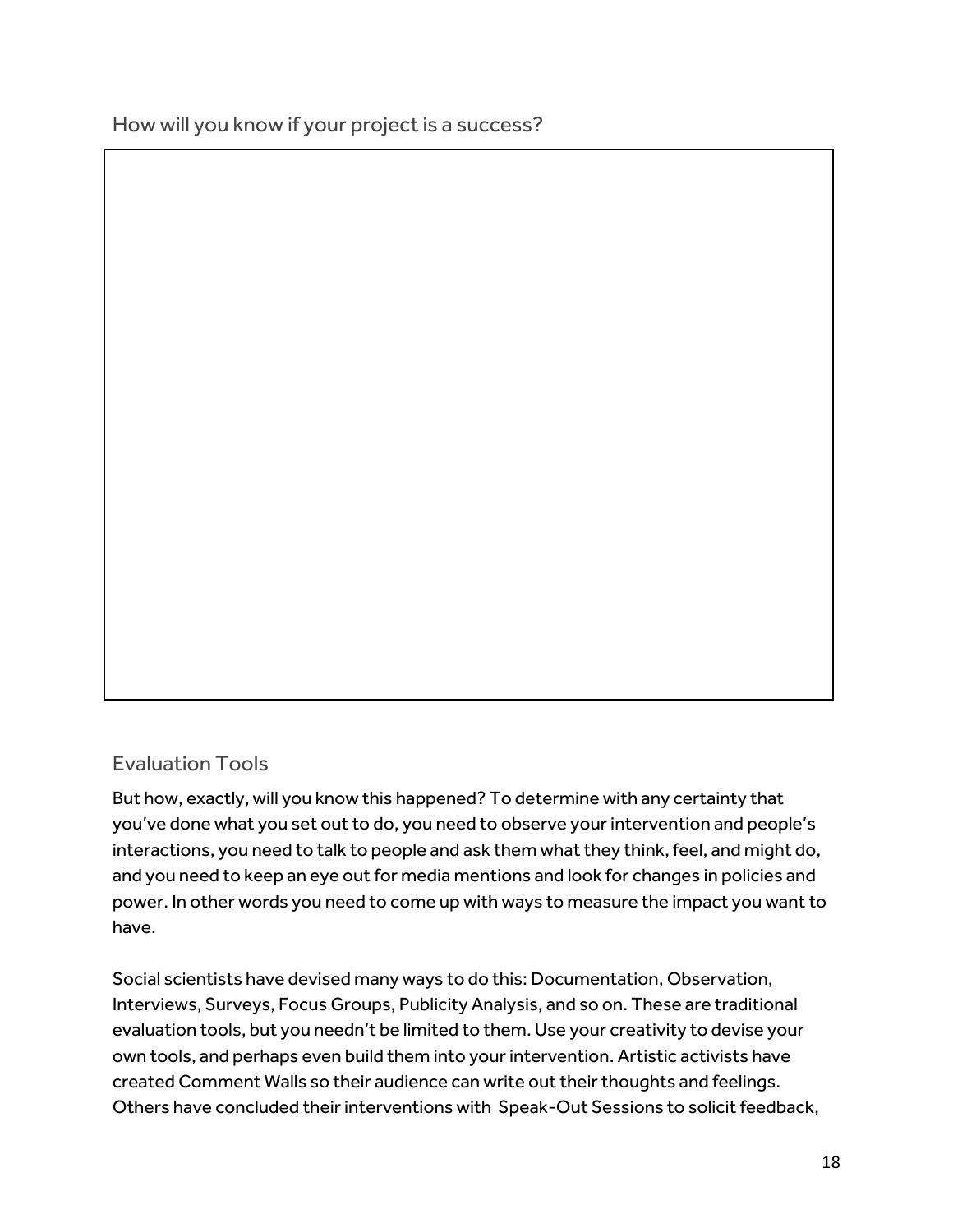facilitated a Call and Response to voice division or unity, and built Interactive Props that measure public opinion. Check out the Evaluation Tools Resource link where you downloaded this form, do some research, ask advice from friends, brainstorm a bit and come up with "tools" that will help you measure your impact. Then ask yourself:

What evaluation tools will you use to know if your project is a success?

And..

What can you learn from each of these tools?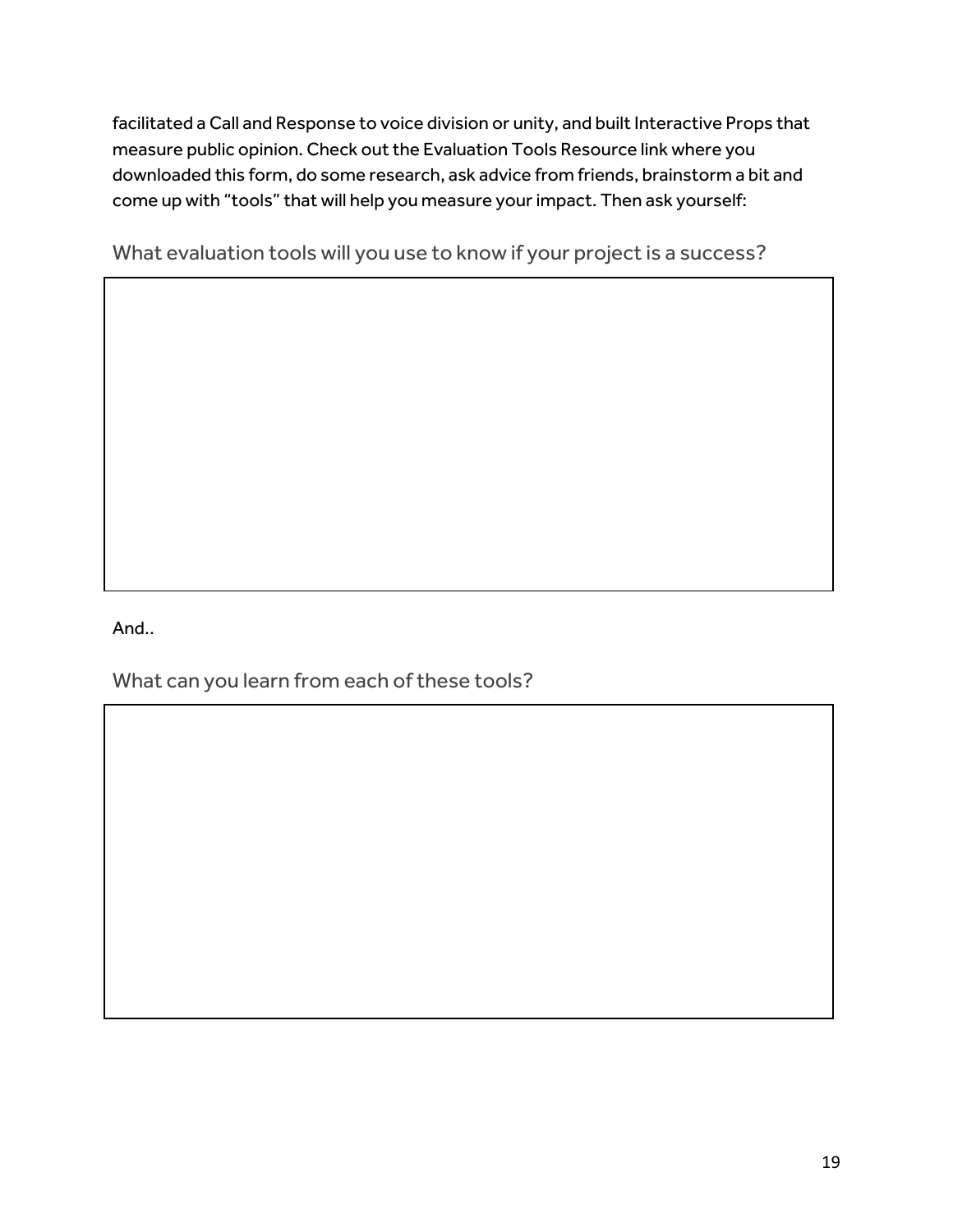It's time to get a bit more granular. Earlier you identified your Primary audience and what you wanted them to Think, Feel, and Do. Now it's time to ask:

How will you know if you've reached your Primary audience?

How will you know what they are Thinking? How will you know what they are Feeling? How will you know what they are Doing?

Again, we need to get a bit more concrete and think about the tools you might use to measure whether you've succeeded at what you set out to do.

What evaluation tools will you use?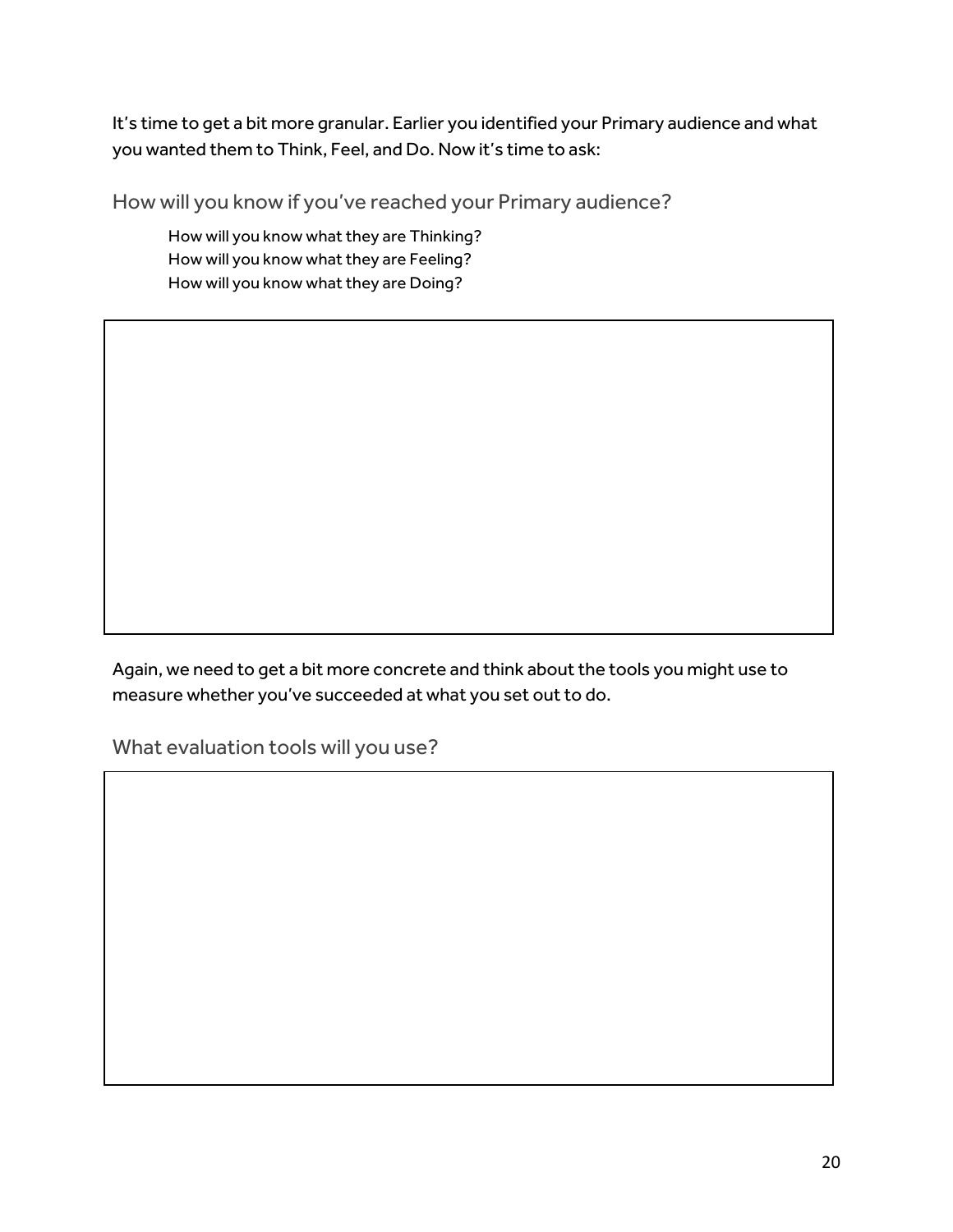What can you learn from these?

Now turn to your Secondary audience:

How will you know if you've reached your Secondary audience?

How will you know what they are Thinking? How will you know what they are Feeling? How will you know what they are Doing?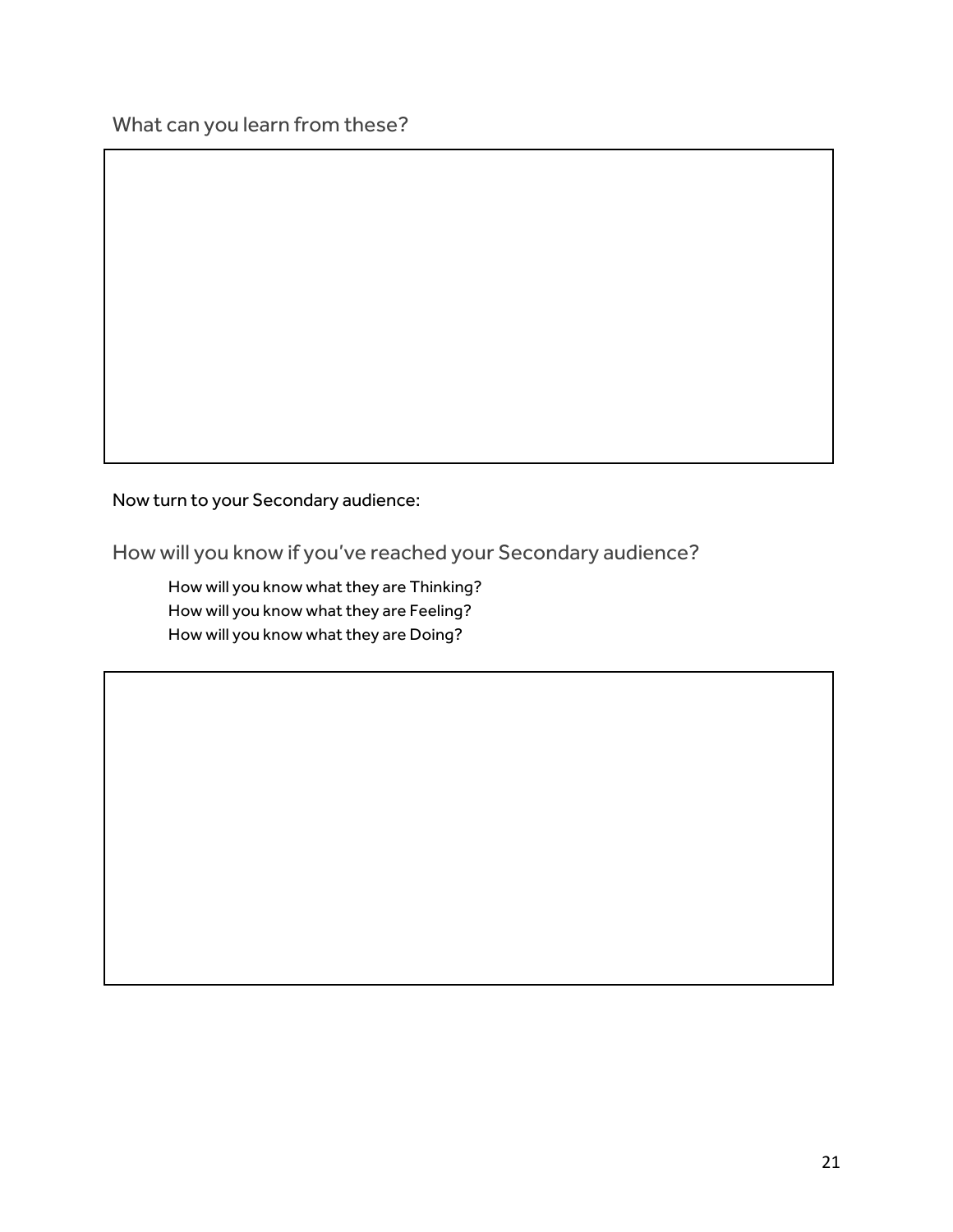Again, we need to get a bit more concrete and think about the tools you might use to measure whether you've succeeded at what you set out to do.

What evaluation tools will you use?

What can you learn from these?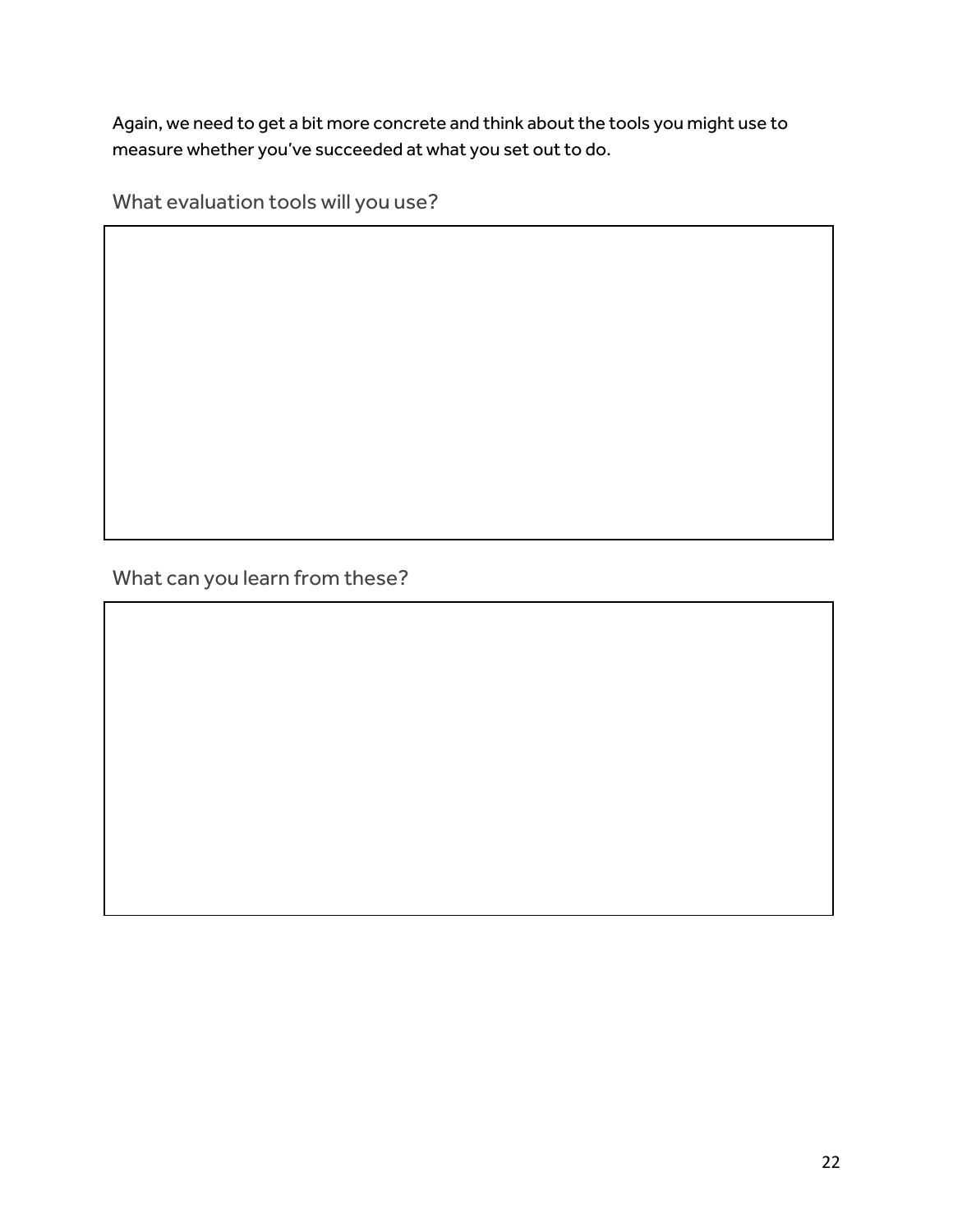And finally:

How will you know if you've reached your Unintended audience?

How will you know what they are Thinking? How will you know what they are Feeling? How will you know what they are Doing?

What evaluation tools will you use?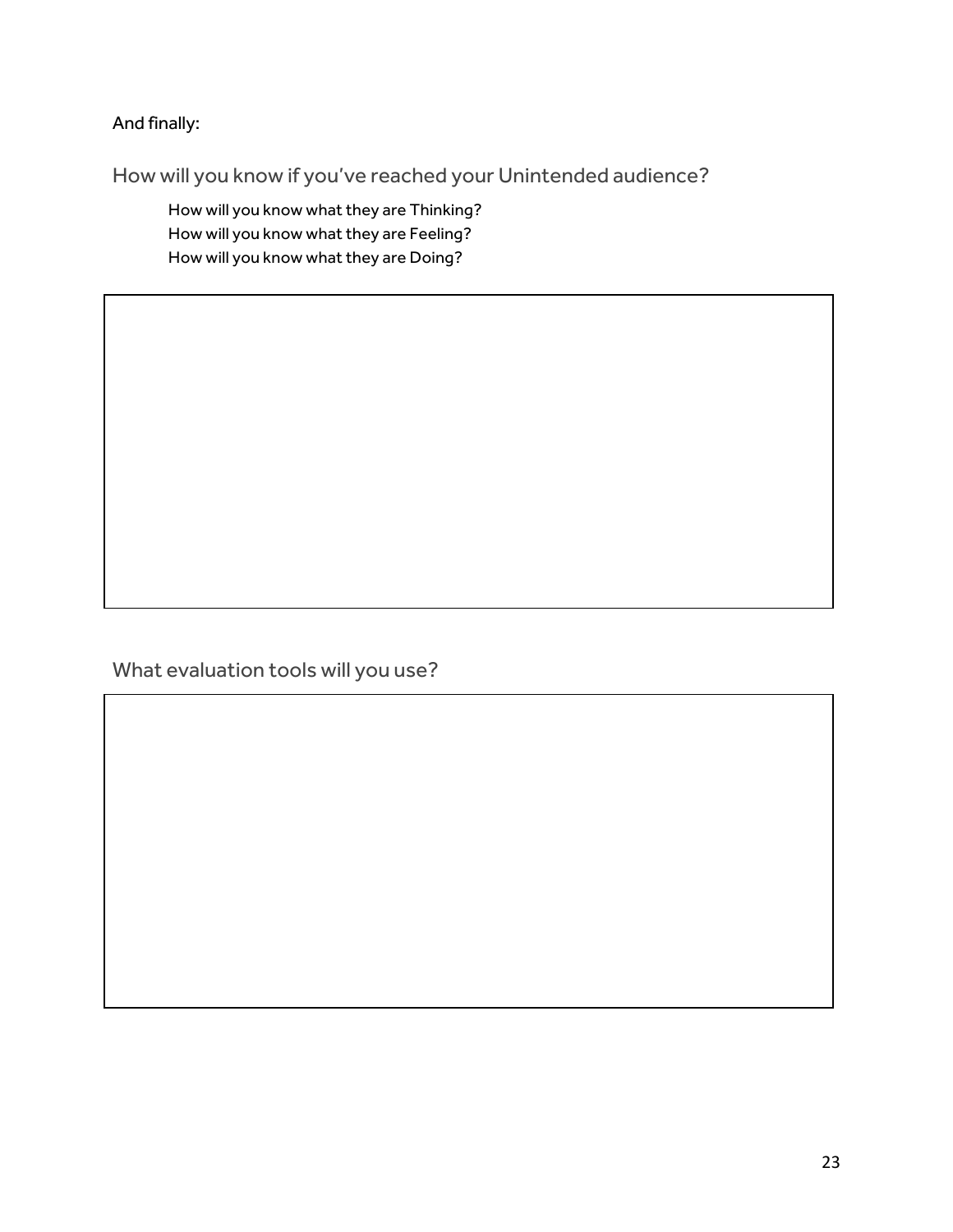What can you learn from these?

### Evaluation Plan

You now have a good idea of what evaluation tools you will use to evaluate the impact of your project, but we need to come up with a plan for how this measurement will happen. What resources will you need? Is there any research or training that might be helpful? Who might help you? What will they do? Keep your plan simple, but try and anticipate what needs to happen to measure impact in the way you want.

What is your evaluation plan?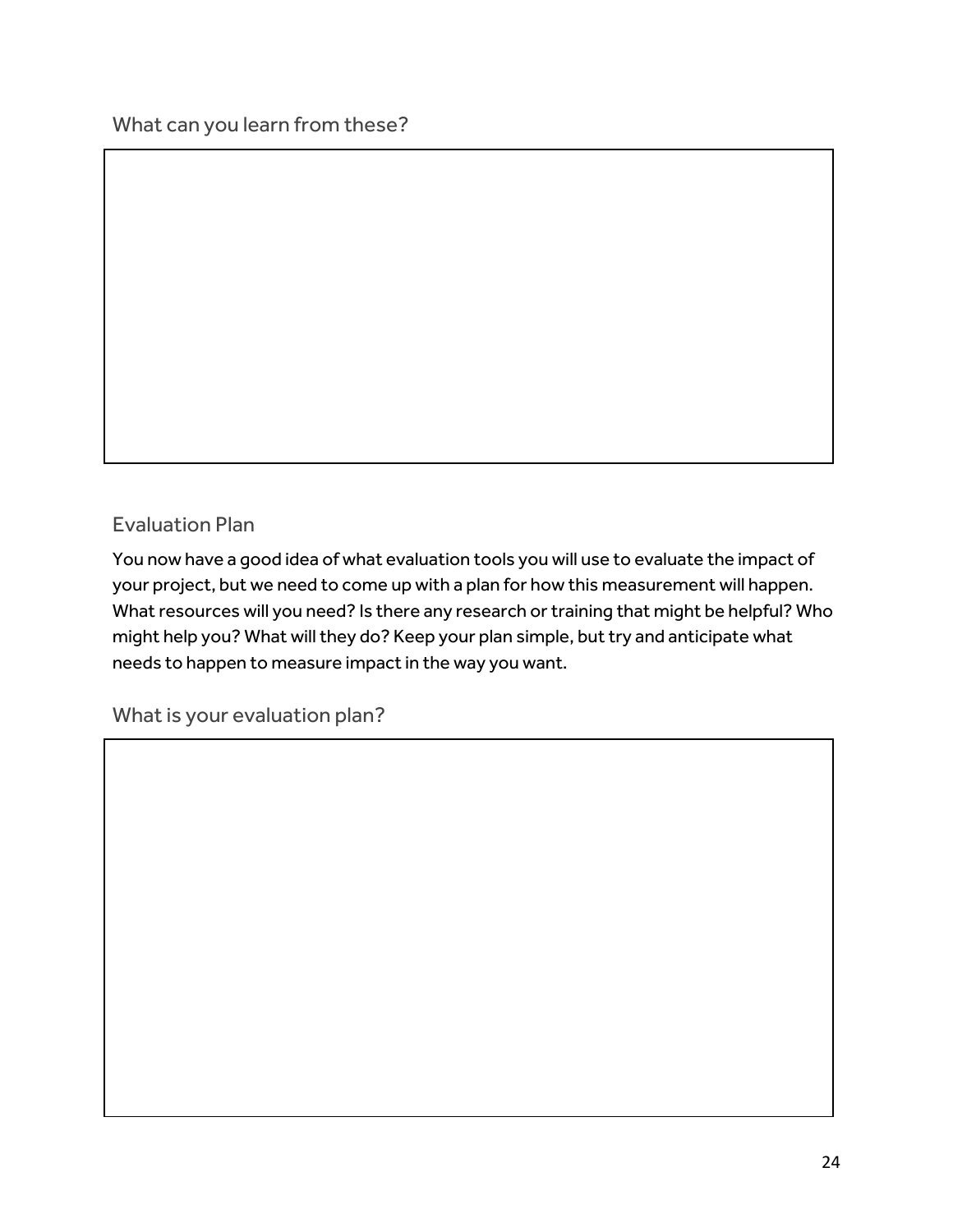# Evaluation

### Intervention Evaluation

You did it! You staged your intervention!! Pat yourself on the back and take a breather. Ready to start up again? It's time noe to analyze and evaluate what happened, asking: Did it work? This doesn't mean judging your project as a "success" or "failure," only taking the opportunity to reflect upon what happened: what worked as you expected, what didn't, and what worked in ways you never anticipated. The first step is to just describe, in as much detail as possible, what happened when you carried out your intervention. What was the location, the duration, the look and feel—and maybe even the sound and smell—of it?

What happened?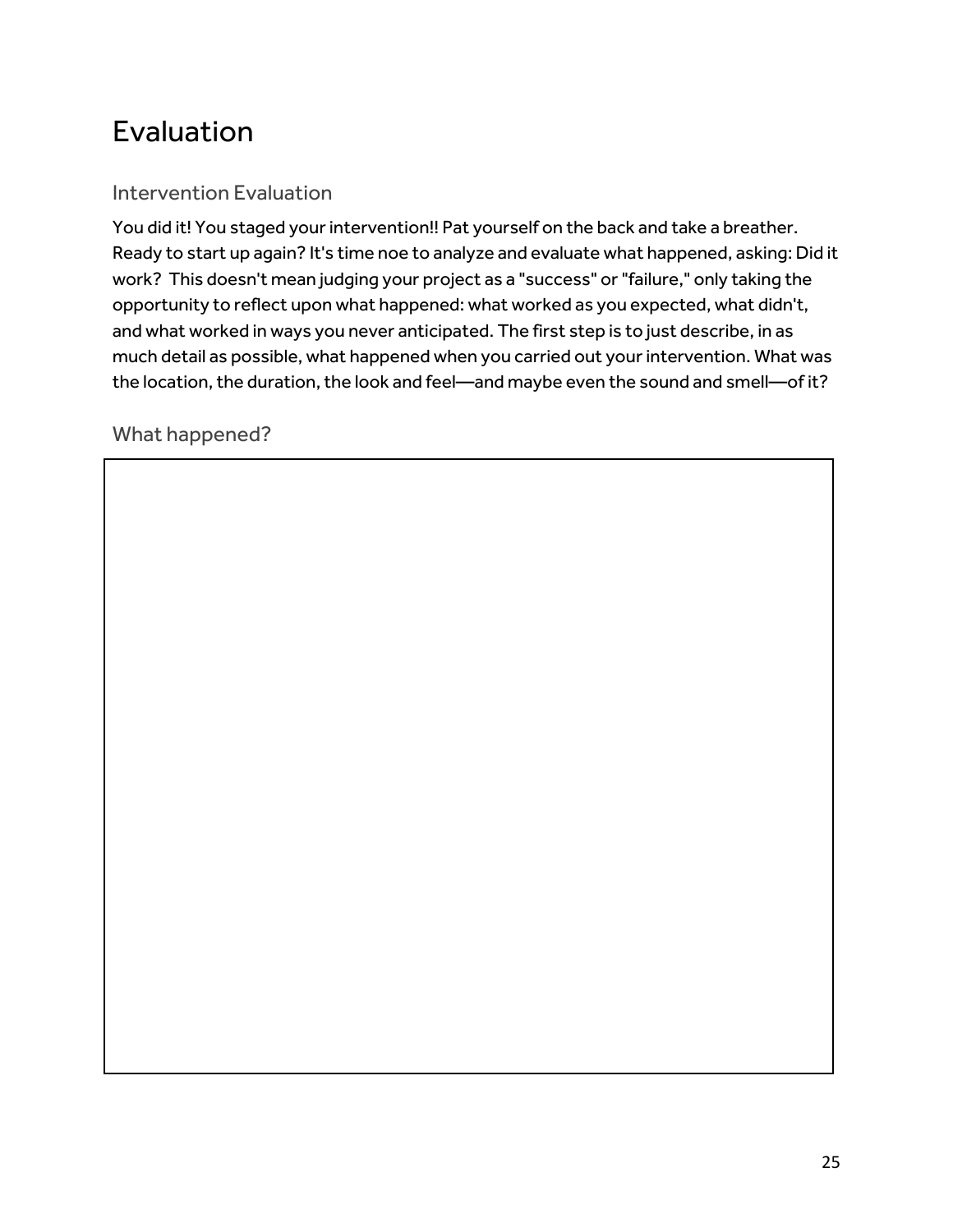Next, take a few moments and describe how you feel about what happened. Sometimes in recalling our feelings we notice things we might otherwise leave out of our description.

What did you feel?

Did anything happen you weren't expecting? Artistic activism, like all forms of artistic expression, often surprises us by generating unexpected outcomes. Sometimes these are happy wonders, and sometimes they are unpleasant blows. But in all cases, good or bad, these surprises can signal new ways to approach our project and our practice. This is why it's useful to reflect upon what happened that you weren't expecting to happen.

What surprised you?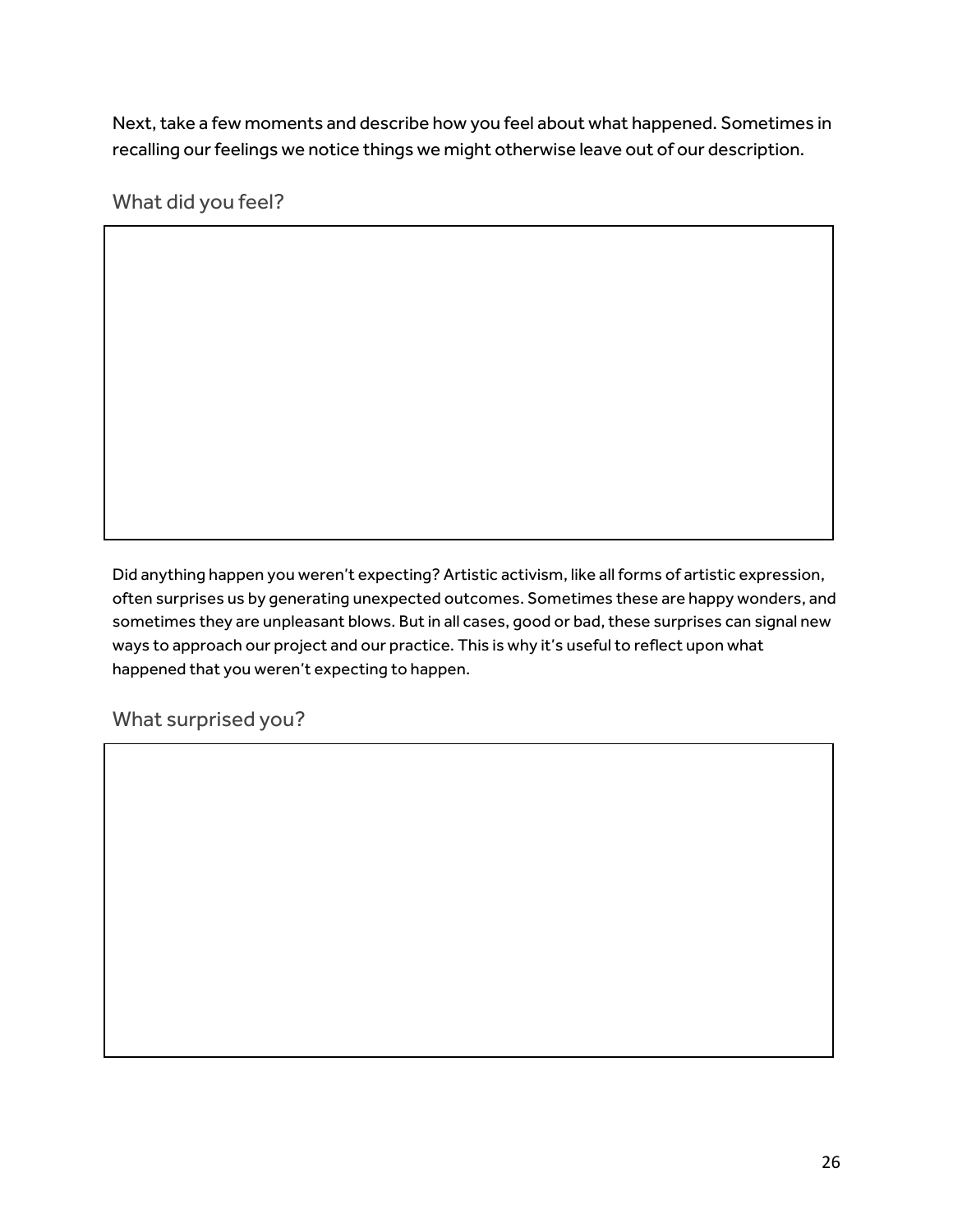### Audience Evaluation

It's time to go a bit deeper into your evaluation. We'll start with your audiences because the social impact of artistic activism largely comes through its impact on an audience. The tools you used to measure audience impact are a good starting point, so be sure to report what each tool allowed you to discover. But don't be surprised if along the way you've discovered other ways of evaluating whether you reached your audience. The important thing is to reflect deeply on what actually happened. Start with thinking about your main audience:

How do you know if you reached your Primary audience?

Evaluating whether you reached your audience is a good first step, but what we really want to know is what sort of impact we had on our audiences. What did you want them to Think, Feel, and Do... and did any of this actually happen? That's what you are going to explore now:

What was your Primary audience Thinking?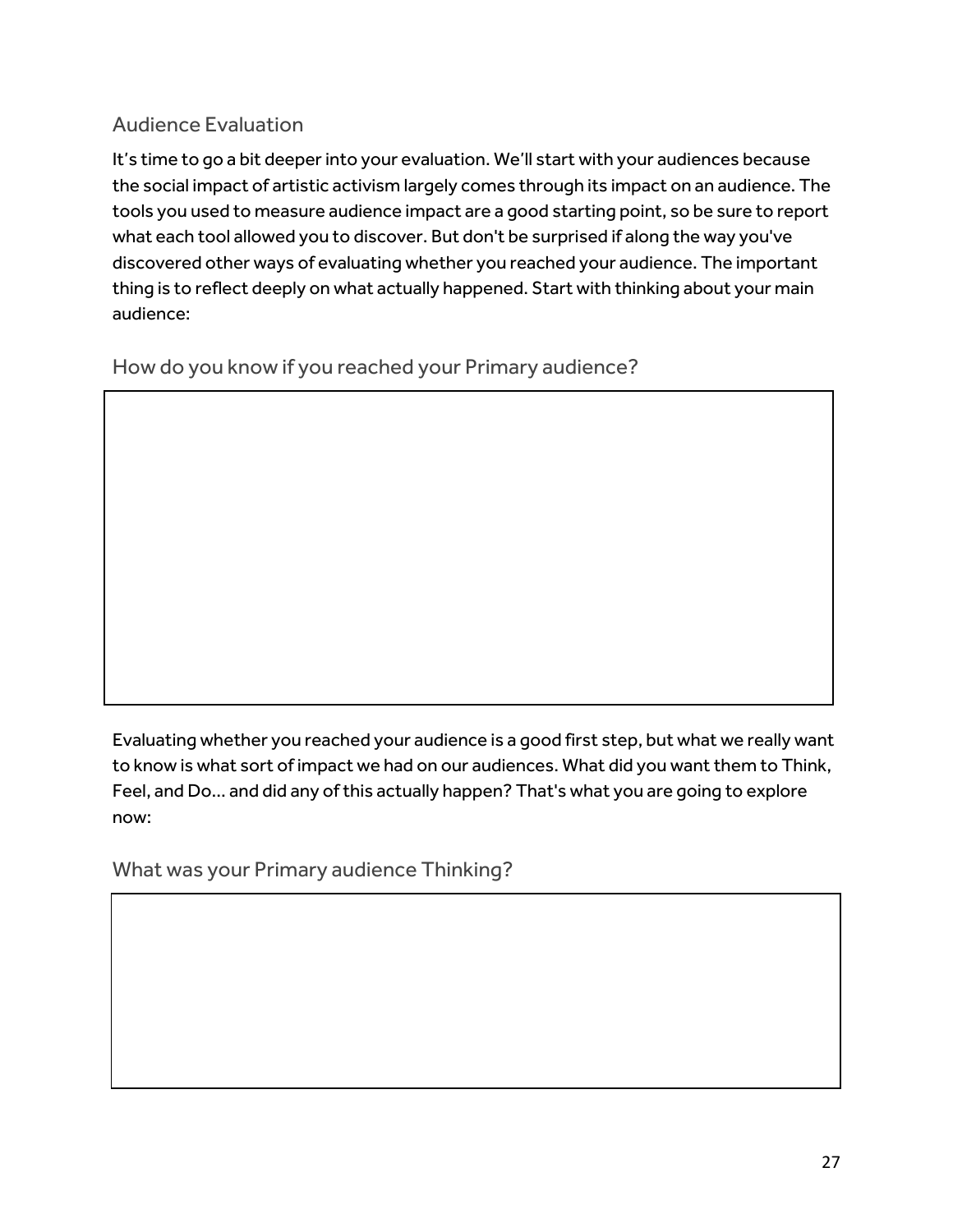What was your Primary audience Feeling?

How do you know this?

What was your Primary audience Doing?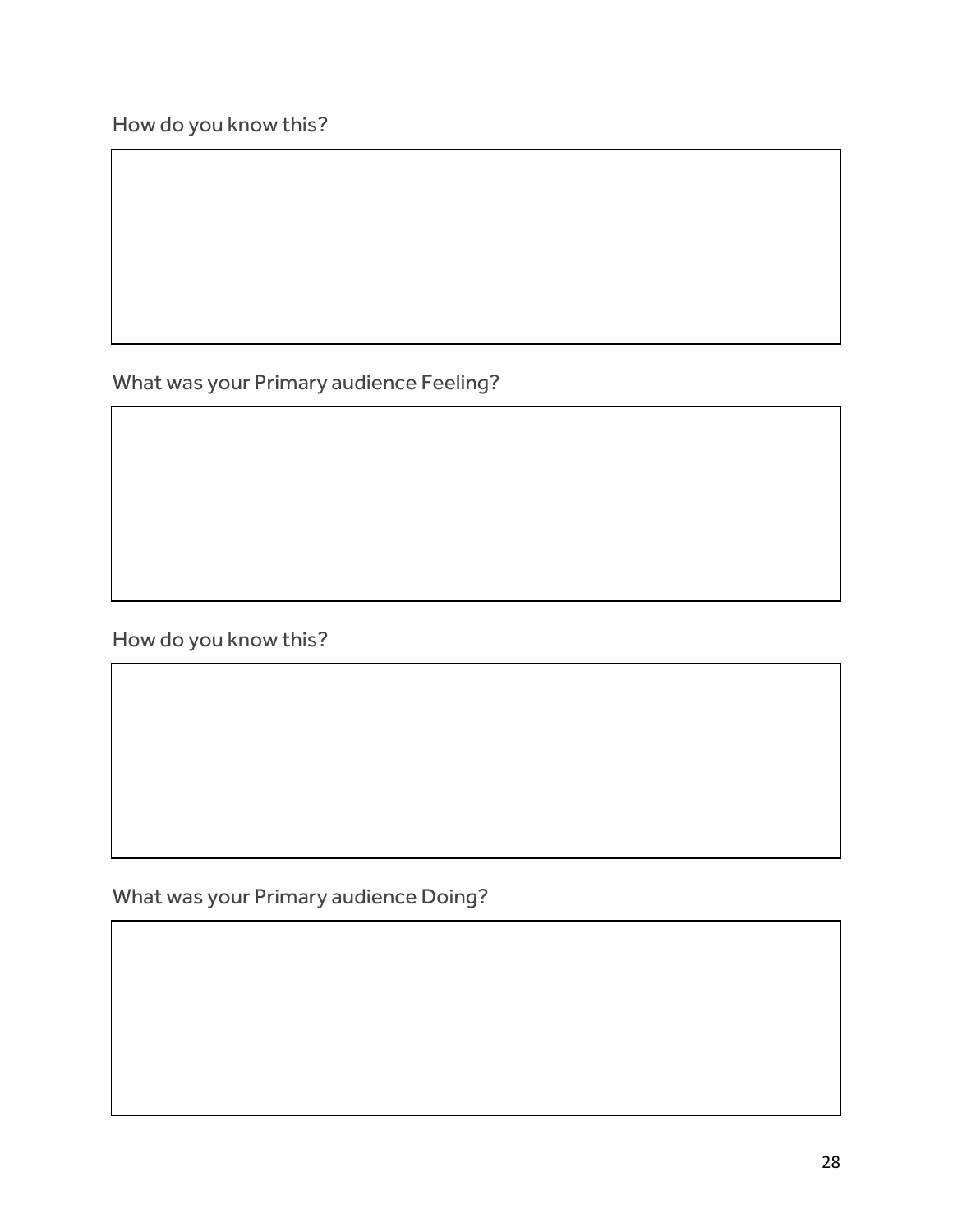Moving on to your Secondary audience:

How do you know if you reached your Secondary audience?

What was your Secondary audience Thinking?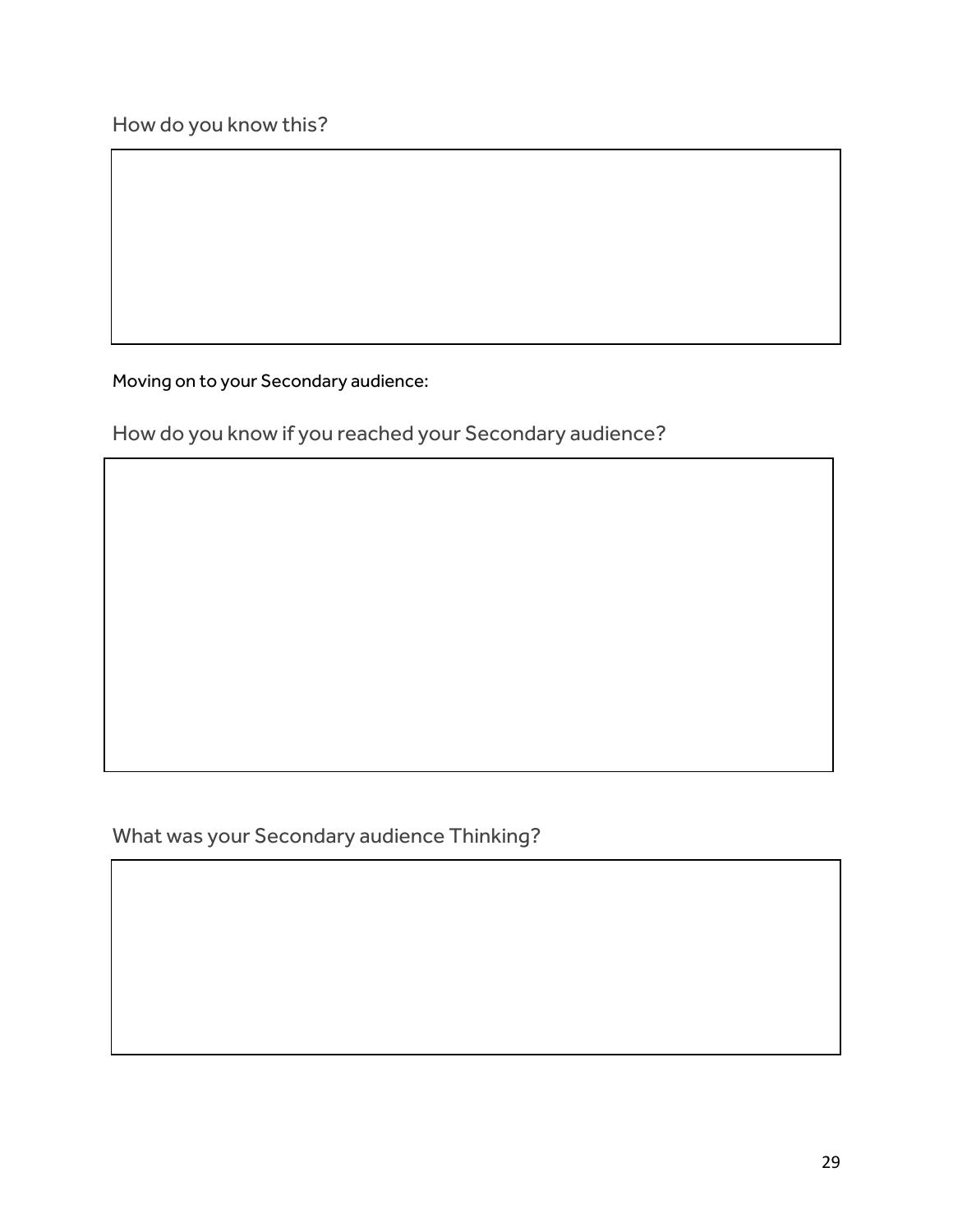What was your Secondary audience Feeling?

How do you know this?

What was your Secondary audience Doing?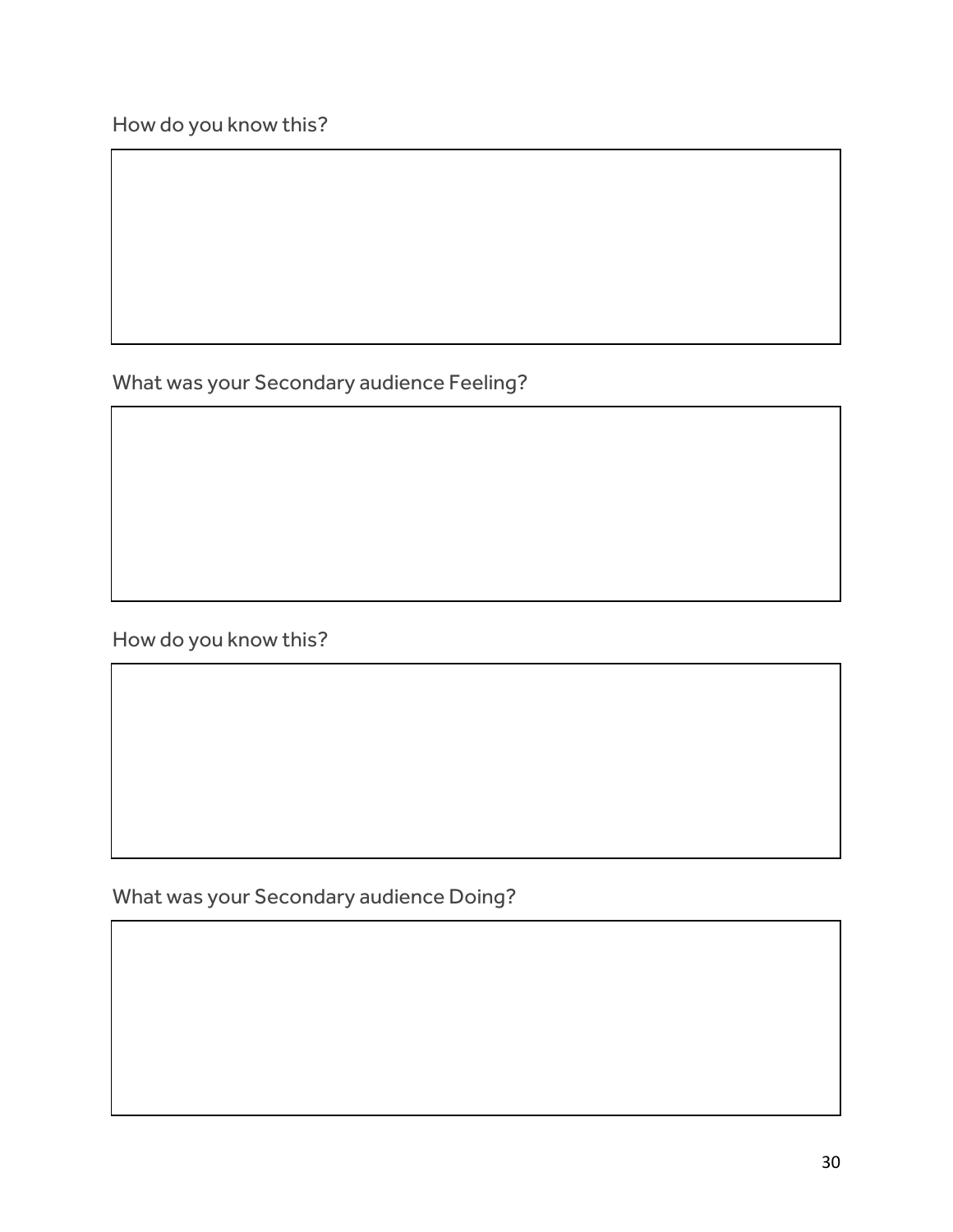Finally, your Unintended audience. The thing about Unintended audiences is that they are often a surprise. You plan for one unintended audience and another one shows up. Maybe this happened to you.

Who did your Unintended audience(s) turn out to be?

What was your Unintended audience Thinking?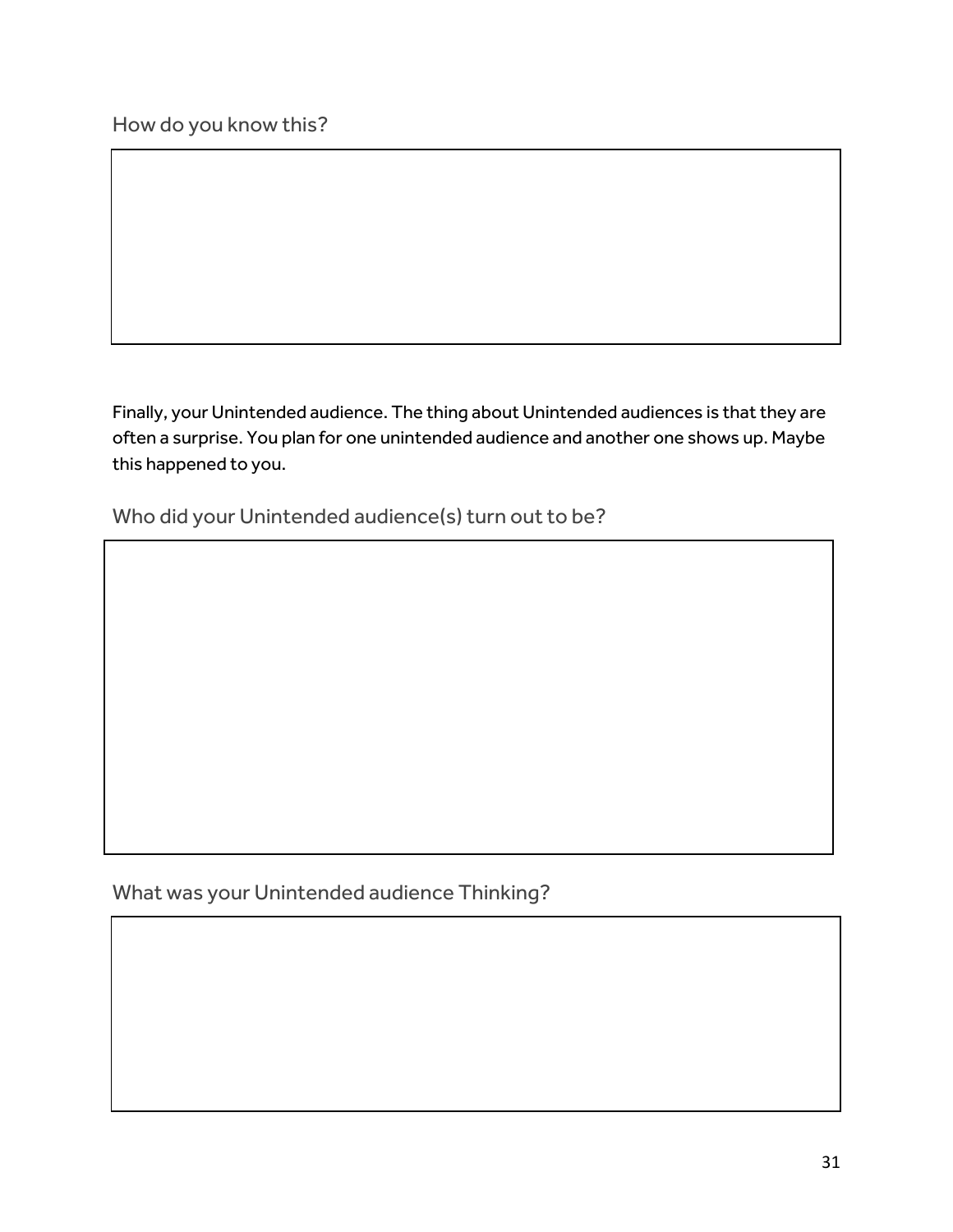What was your Unintended audience Feeling?

How do you know this?

What was your Unintended audience Doing?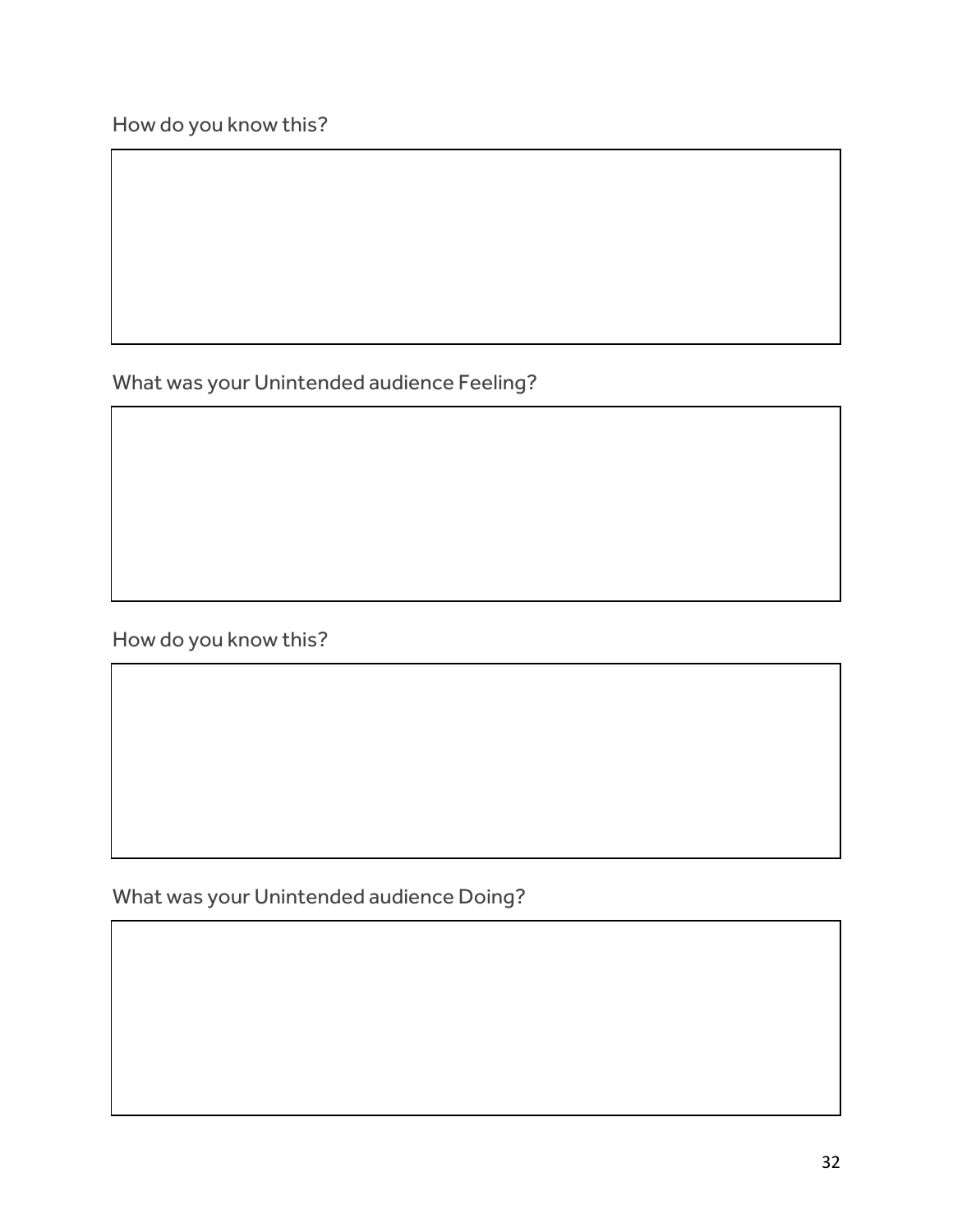Ethics Evaluation

With your audiences evaluated, it's time to reflect upon the successes and challenges of creating your project and staging your intervention according to your moral code.

Did your creative process and product follow your ethical code?

No matter how hard we try, and what good people we are, we inevitably fall short when it comes to applying our moral code. We are human, after all. It's useful to think about any ethically challenges you encountered so you can do better next time.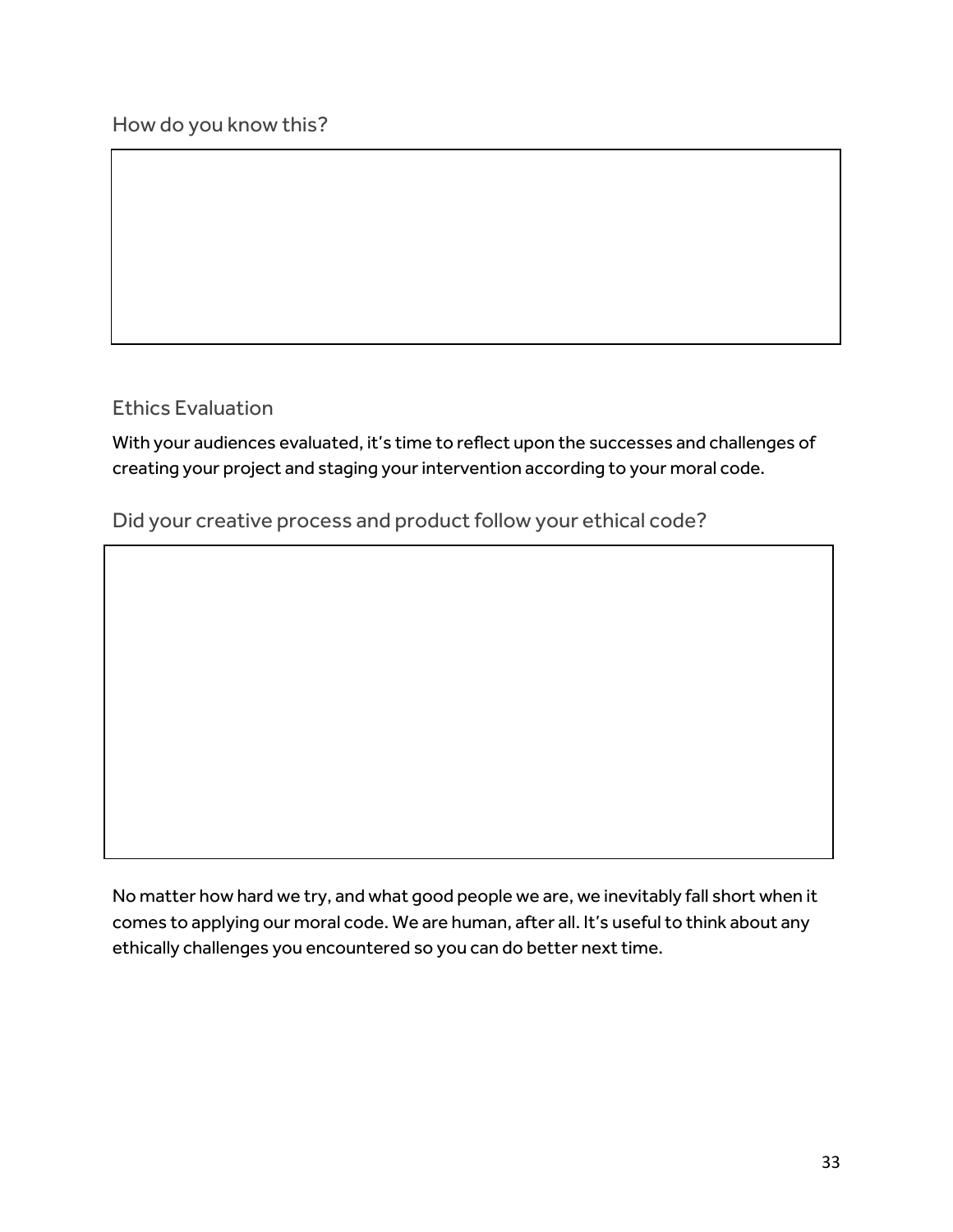How did your creative process and product fall short of your ethical code?

### Long-Term Evaluation

The results of artistic activism are often not immediate. You can't always know in the present if your project set into motion a process that will result in radical changes in the future. In fact, you may *never* know. Still, it's important to reflect upon what *might* be the long term æffects of your projects and how to evaluate these.

What might be the long term æffects of your project?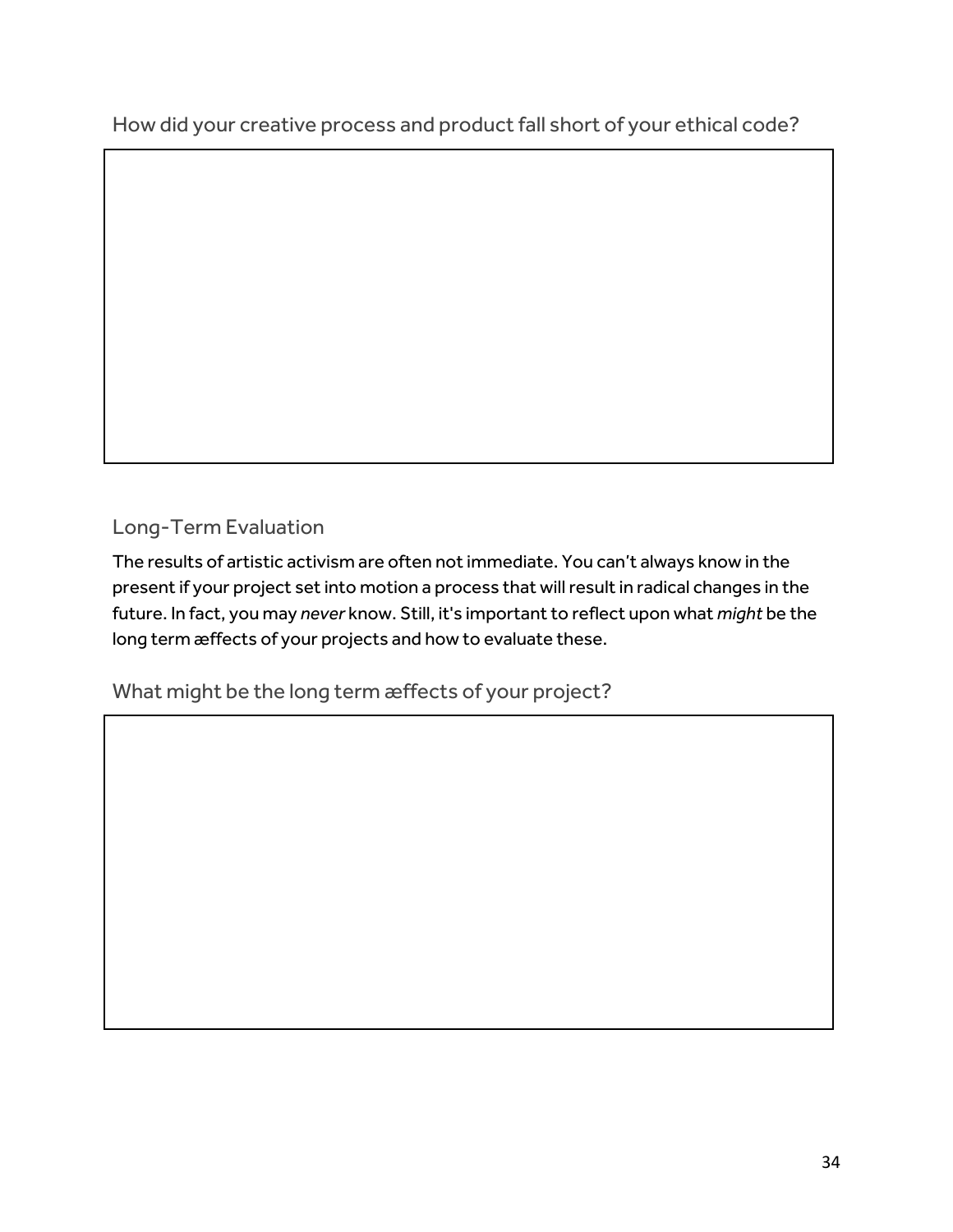How might you evaluate these?

Intention Evaluation

Now that your project is done and you've had time to reflect upon its impact, it is time to take a step further back and look at your original objectives, aims, and goals and evaluate how the outcome of your project matched up with your original intent. We'll start with your concrete objective:

Given your original objective, how does your outcome compare to your intent?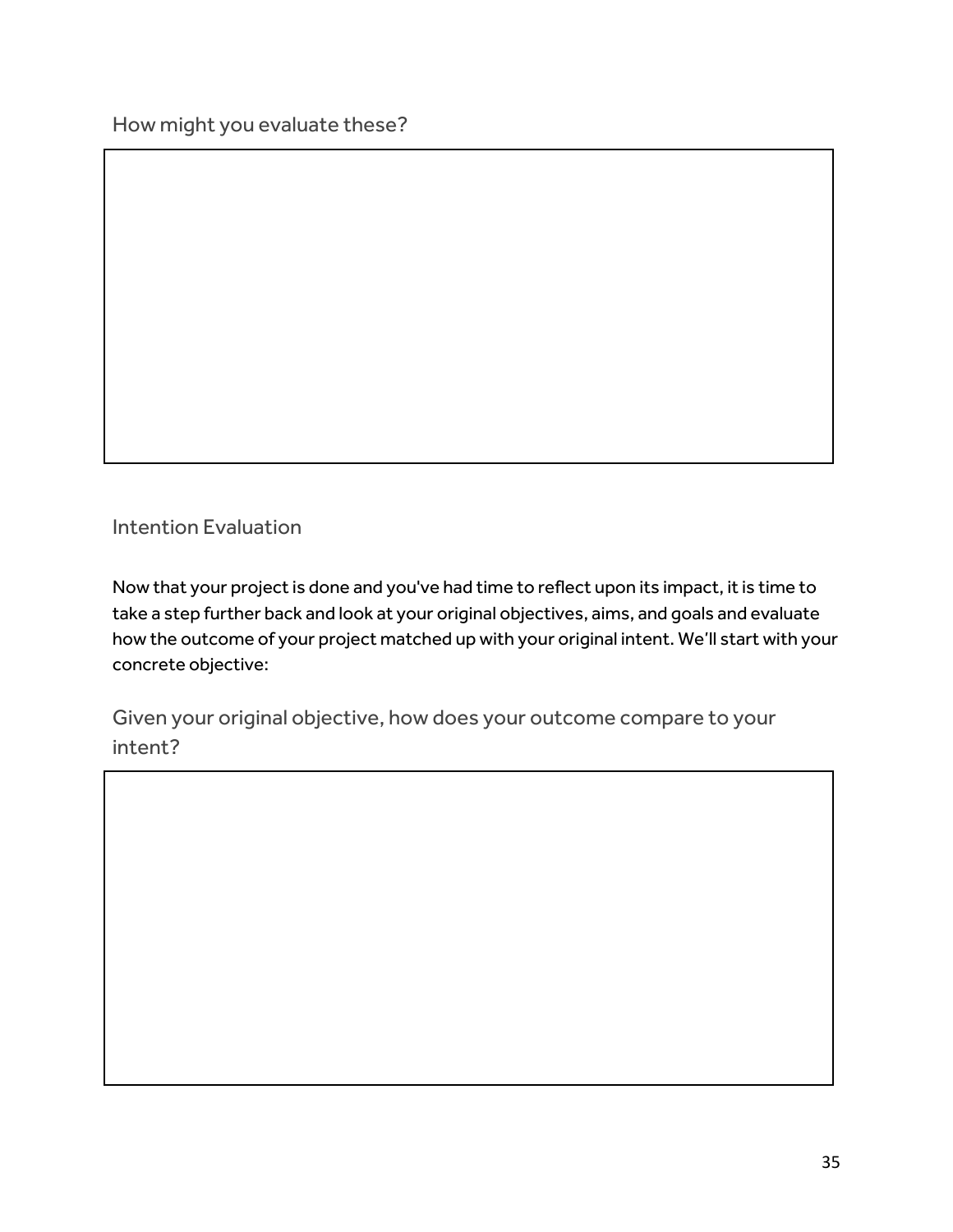You also set an artistic aim for yourself—the *affect* that you wanted your project to generate. Did it do this?

Given your artistic aim, how does your outcome compare to your intent?

Now reach wider and think back to your activist goal, or the broader social *effect* you wanted your project to have. Did this happen?

Given your activist goal, how does your outcome compare to your intent?

If you didn't end up reaching your goal, don't worry. If your goals are ambitiously Utopian you may never get there. (Utopia, in Ancient Greek, literally means *No-Place*.) Utopias set a point on the horizon that can guide our journey, but we need to keep walking.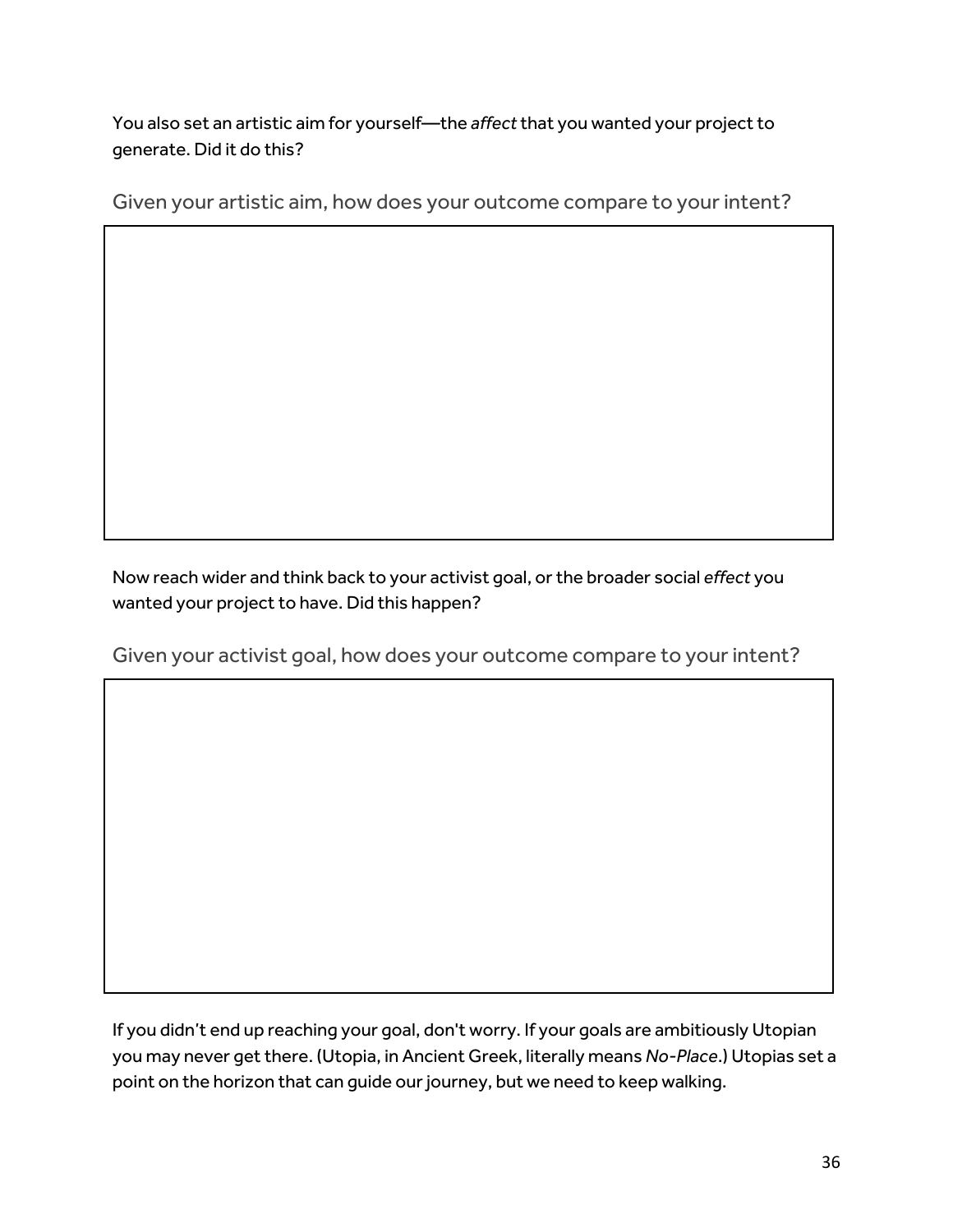# Iteration

What comes next? One of the frustrations of the creative process is that it's often not until the end of your project that you realize what you might have done better. One of the joys of the creative process is there's always a chance to do it over, and do it differently. It's good to think of artistic activist projects as an artist thinks about sketches, each one gets a little closer to what you want it to be like. Creativity is all about *iteration.*

Knowing what you know now, how might you change your project?

There's so much to do. You can re-do your intervention with what you've learned, you can set a new objective and design a new intervention, or you can come up with an entirely new goal and project. Or you can take a rest and work on your garden. It's really up to you. But start the process by asking: